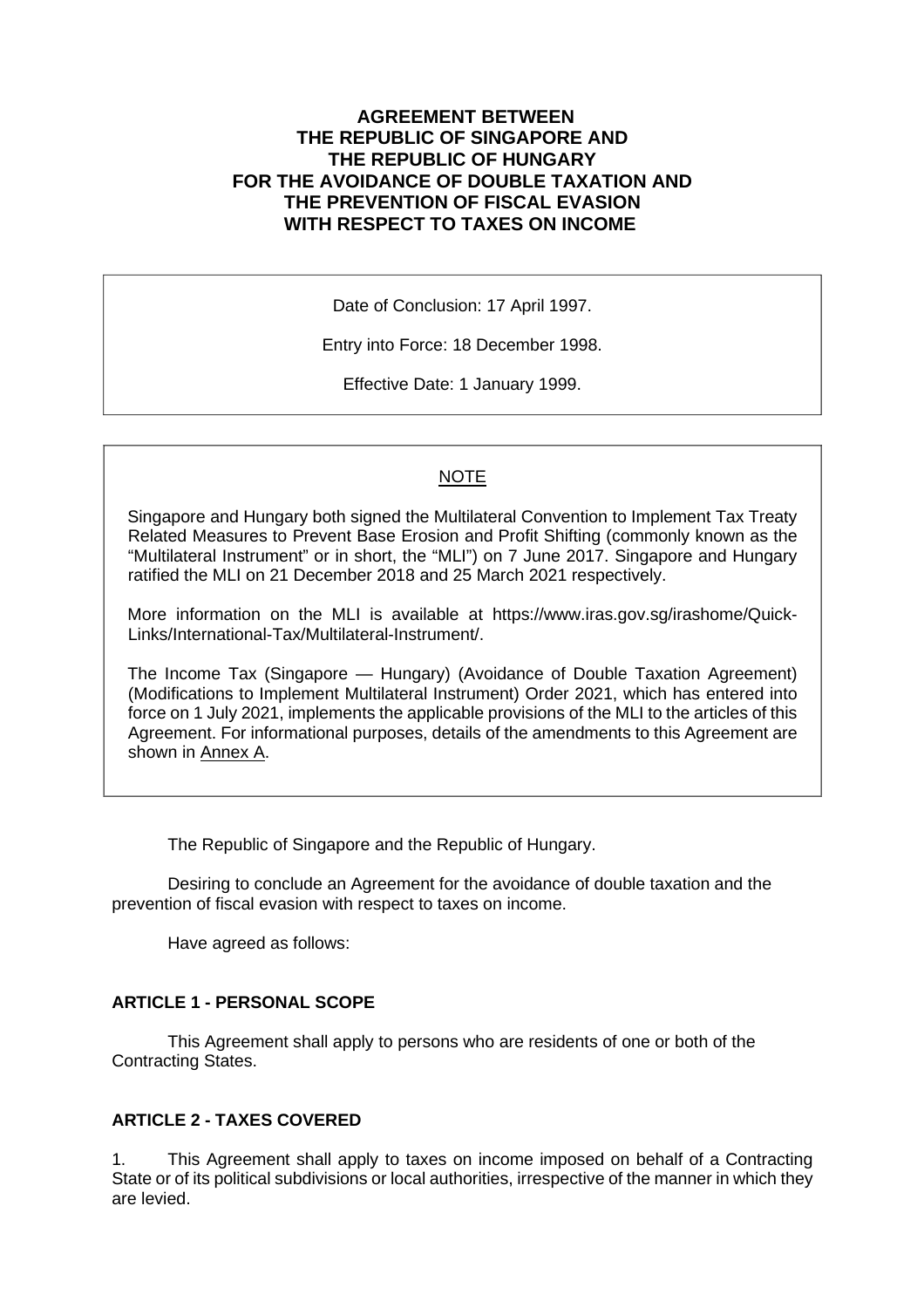2. There shall be regarded as taxes on income all taxes imposed on total income or on elements of income, including taxes or gains from the alienation of movable or immovable property, taxes on the total amounts of wages or salaries paid by enterprises.

3. The existing taxes to which the Agreement shall apply are in particular:

- (a) in Hungary:
	- (i) the income tax on individuals;
	- (ii) the corporation tax

(hereinafter referred to as "Hungarian tax");

(b) in Singapore:

the income tax

(hereinafter referred to as "Singapore tax").

4. The Agreement shall apply also to any identical or substantially similar taxes which are imposed after the date of signature of the Agreement in addition to, or in place of, the existing taxes. The competent authorities of the Contracting States shall notify each other of any significant changes which have been made in their respective taxation laws.

5. If, by reason of changes made in the taxation law of either Contracting State, it seems desirable to amend any Article of this Agreement without affecting the general principles thereof, the necessary amendments may be made by mutual consent by means of an exchange of diplomatic notes or in any other manner in accordance with their constitutional procedures.

# **ARTICLE 3 - GENERAL DEFINITIONS**

- 1. For the purposes of this Agreement, unless the context otherwise requires:
	- (a) the term "Hungary", when used in a geographical sense means the territory of the Republic of Hungary;
	- (b) the term "Singapore" means the Republic of Singapore;
	- (c) the terms "a Contracting State" and "the other Contracting State" mean Hungary or Singapore, as the context requires;
	- (d) the term "tax" means Hungarian tax or Singapore tax as the context requires;
	- (e) the term "person" includes an individual, a company and any other body of persons which is treated as an entity for tax purposes;
	- (f) the term "company" means any body corporate or any entity which is treated as a body corporate for tax purposes;
	- (g) the terms "enterprise of a Contracting State" and "enterprise of the other Contracting State" mean respectively an enterprise carried on by a resident of a Contracting State and an enterprise carried on by a resident of the other Contracting State;
	- (h) the term "nationals" means: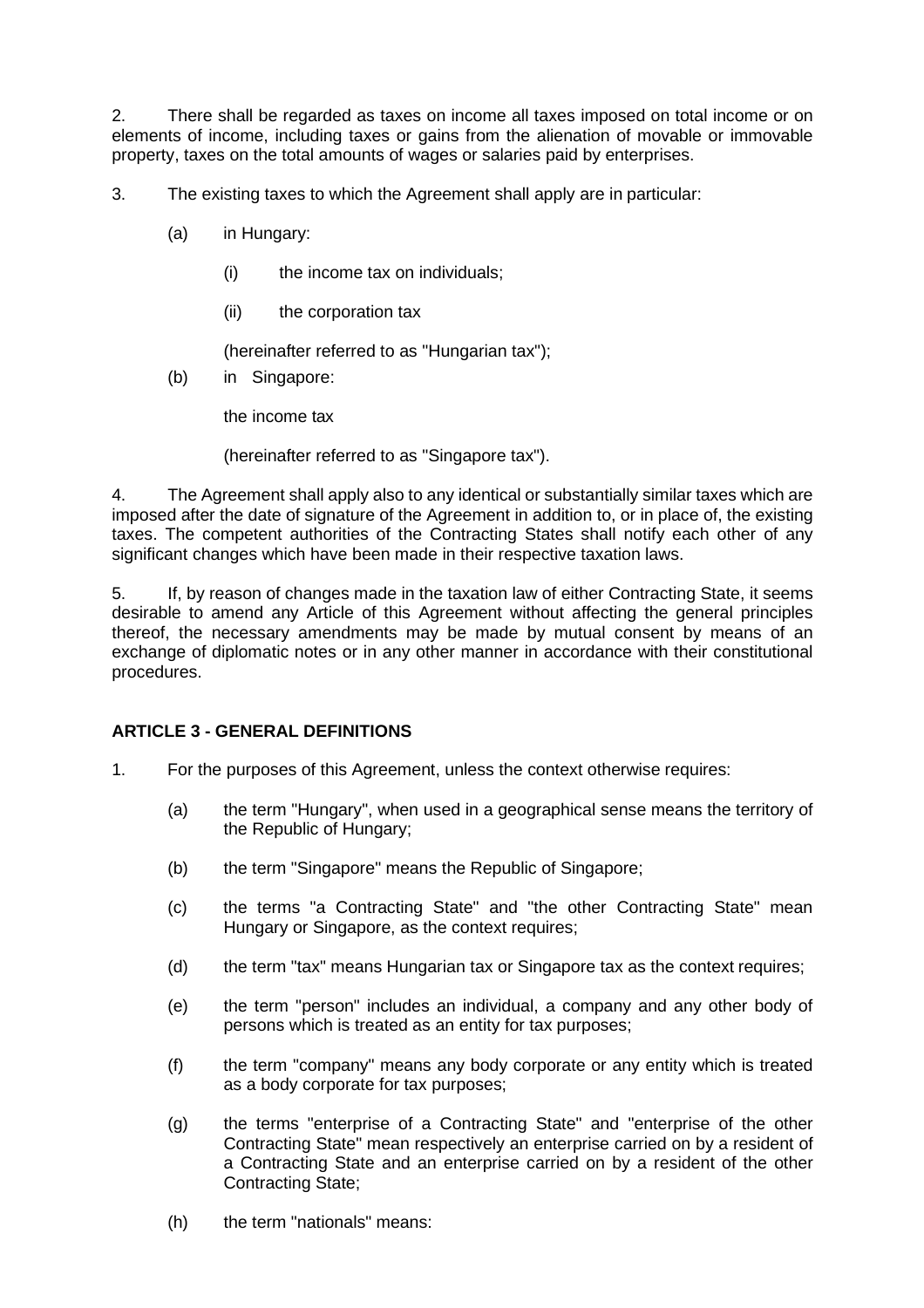- (i) all individuals possessing the nationality or citizenship of a Contracting State;
- (ii) all legal persons, partnerships and associations and all other entities deriving their status as such from the laws in force in a Contracting State;
- (i) the term "international traffic" means any transport by a ship or aircraft operated by an enterprise which has its place of effective management in a Contracting State, except when the ship or aircraft is operated solely between places in the other Contracting State or solely between such places and one or more structures used for the exploration or exploitation of natural resources situated in waters adjacent to the territorial waters of that other Contracting State;
- (j) the term "competent authority" means:
	- (i) in the case of Hungary, the Minister of Finance, or his authorised representative;
	- (ii) in the case of Singapore, the Minister for Finance or his authorised representative.

2. As regards the application of the Agreement by a Contracting State any term not defined therein shall, unless the context otherwise requires, have the meaning which it has under the laws of that State concerning the taxes to which the Agreement applies.

#### **ARTICLE 4 - FISCAL DOMICILE**

1. For the purposes of this Agreement, the term "resident of a Contracting State" means any person who is a resident in a Contracting State for tax purposes of that Contracting State.

2. Where by reason of the provisions of paragraph 1 an individual is a resident of both Contracting States, then his status shall be determined as follows:

- (a) he shall be deemed to be a resident of the State in which he has a permanent home available to him; if he has a permanent home available to him in both States, he shall be deemed to be a resident of the State with which his personal and economic relations are closer (centre of vital interests);
- (b) if the State in which he has his centre of vital interests cannot be determined, or if he has not a permanent home available to him in either State, he shall be deemed to be a resident of the State in which he has an habitual abode;
- (c) if he has an habitual abode in both States or in neither of them, the competent authorities of the two States shall settle the question by mutual agreement.

3. Where by reason of the provisions of paragraph 1, a person other than an individual is a resident of both Contracting States, then it shall be deemed to be a resident of the State in which its place of effective management is situated.

#### **ARTICLE 5 - PERMANENT ESTABLISHMENT**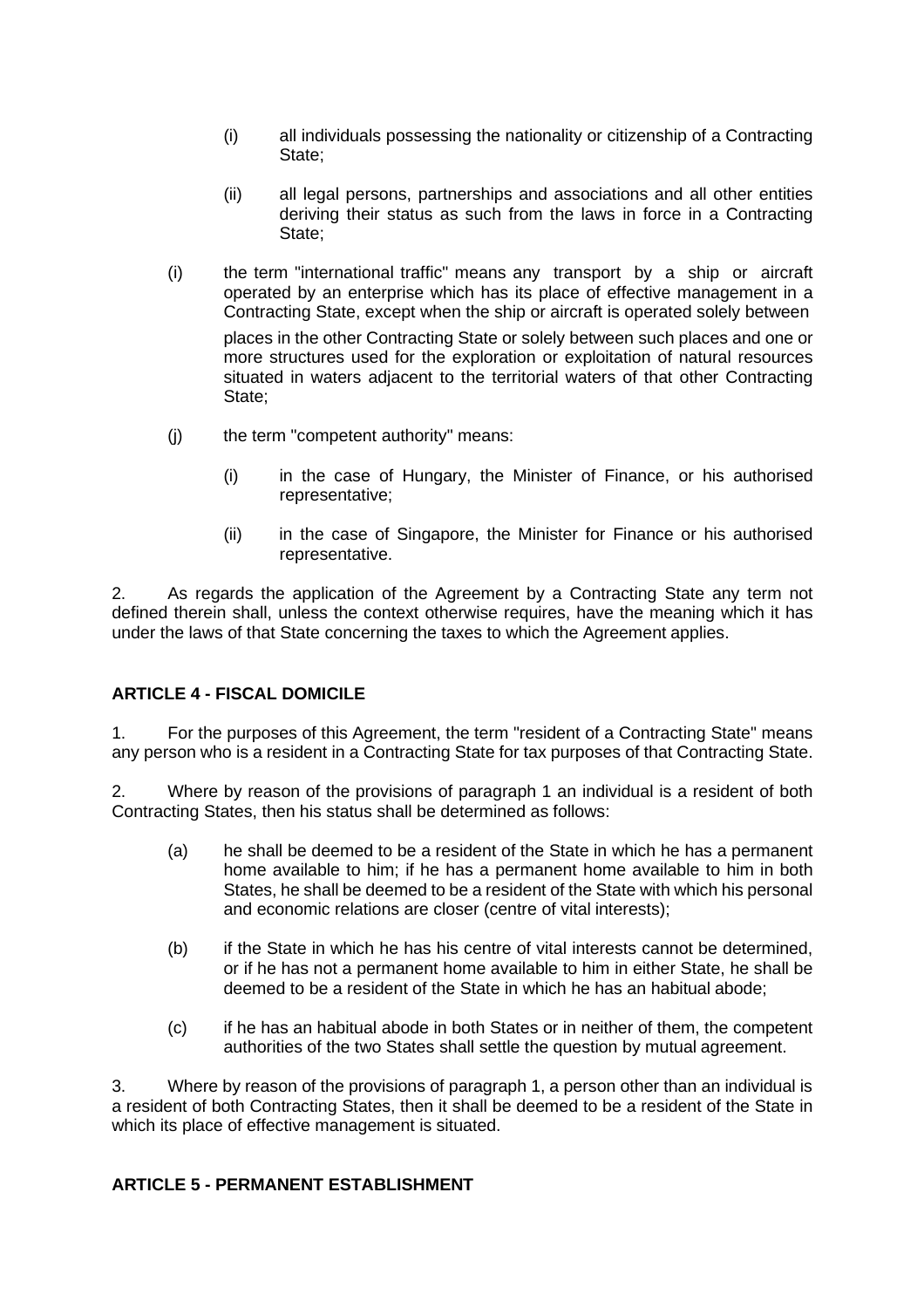1. For the purposes of this Agreement, the term "permanent establishment" means a fixed place of business through which the business of an enterprise is wholly or partly carried on.

- 2. The term "permanent establishment" includes especially:
	- (a) a place of management;
	- (b) a branch;
	- (c) an office;
	- (d) a factory;
	- (e) a workshop; and
	- (f) a mine, an oil or gas well, a quarry or any other place of extraction of natural resources.
- 3. The term "permanent establishment" also includes:
	- (a) a building site or construction or installation or assembly project but only if it lasts more than twelve months;
	- (b) the furnishing of services, including consultancy services, by a resident of a Contracting State through employees or other personnel in the other Contracting State for a period or periods aggregating more than six months within any twelve-month period.
- 4.
- (a) Notwithstanding the preceding provisions of this Article, the term "permanent establishment" shall be deemed not to include:
	- (i) the use of facilities solely for the purpose of storage, display or delivery of goods or merchandise belonging to the enterprise;
	- (ii) the maintenance of a stock of goods or merchandise belonging to the enterprise solely for the purpose of storage, display or delivery;
	- (iii) the maintenance of a stock of goods or merchandise belonging to the enterprise solely for the purpose of processing by another enterprise;
	- (iv) the maintenance of a fixed place of business solely for the purpose of purchasing goods or merchandise or of collecting information, for the enterprise;
	- (v) the maintenance of a fixed place of business solely for the purpose of advertising, for the supply of information, for scientific research or for similar activities which have a preparatory or auxiliary character for the enterprise;
	- (vi) the maintenance of a fixed place of business solely for any combination of activities mentioned in sub-paragraphs (i) to (v), provided that the overall activity of the fixed place of business resulting from this combination is of a preparatory or auxiliary character.
- (b) For the purposes of sub-paragraphs (a)(i) and (a)(ii), the term "delivery" means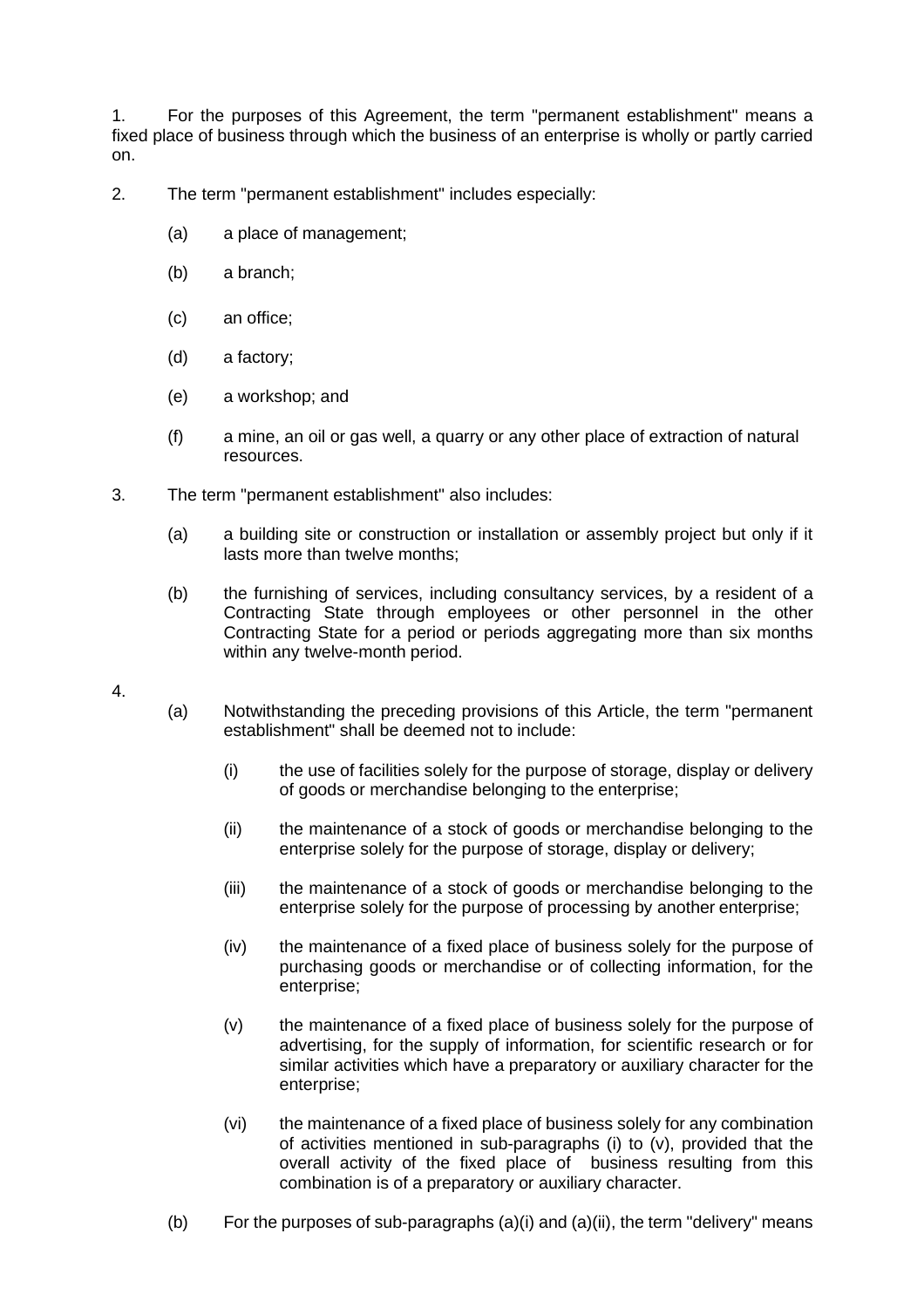the mere delivery of goods provided that it is not regular and not accompanied with sales.

5. A person acting in a Contracting State on behalf of an enterprise of the other Contracting State, other than an agent of an independent status to whom paragraph 6 applies, shall be deemed to be a permanent establishment for the enterprise in the first- mentioned Contracting State if:-

- (a) he has, and habitually exercises in the first-mentioned Contracting State, an authority to conclude contracts for or on behalf of the enterprise unless the exercise of such authority is limited to the purchase of goods or merchandise for that enterprise; or
- (b) he habitually maintains in the first-mentioned Contracting State a stock of goods or merchandise belonging to the enterprise from which he regularly fills orders on behalf of the enterprise.

6. An enterprise shall not be deemed to have a permanent establishment in a Contracting State merely because it carries on business in that State through a broker, general commission agent, or any other agent of an independent status, provided that such persons are acting in the ordinary course of their business.

7. The fact that a company which is a resident of a Contracting State controls or is controlled by a company which is a resident of the other Contracting State, or which carries on business in that other State (whether through a permanent establishment or otherwise), shall not of itself constitute either company a permanent establishment of the other.

# **ARTICLE 6 - INCOME FROM IMMOVABLE PROPERTY**

1. Income derived by a resident of a Contracting State from immovable property (including income from agriculture or forestry) situated in the other Contracting State may be taxed in that other state.

2. The term "immovable property" shall have the meaning which it has under the law of the Contracting State in which the property in question is situated. The term shall in any case include property accessory to immovable property, livestock and equipment used in agriculture and forestry, rights to which the provisions of general law respecting landed property apply, usufruct of immovable property and rights to variable or fixed payments as consideration for the working of, or the right to work, mineral deposits, sources and other natural resources; ships, boats and aircraft shall not be regarded as immovable property.

3. The provisions of paragraph 1 shall apply to income derived from the direct use, letting, or use in any other form of immovable property.

4. The provisions of paragraphs 1 and 3 shall also apply to the income from immovable property of an enterprise and to income from immovable property used for the performance of independent personal services.

# **ARTICLE 7 - BUSINESS PROFITS**

1. The profits of an enterprise of a Contracting State shall be taxable only in that State unless the enterprise carries on business in the other Contracting State through a permanent establishment situated therein. If the enterprise carries on business as aforesaid, the profits of the enterprise may be taxed in the other State but only so much of them as is attributable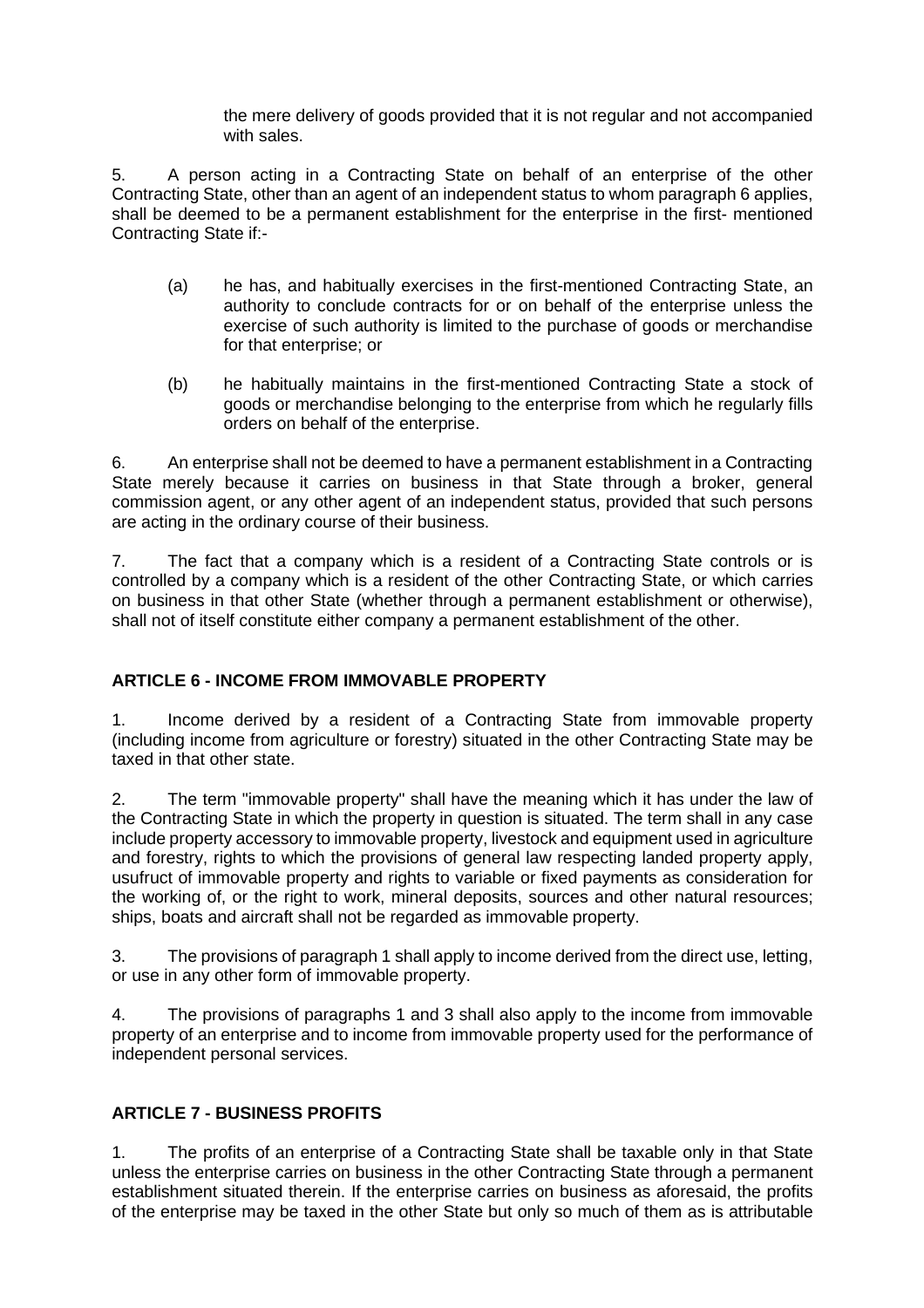to that permanent establishment.

2. Subject to the provisions of paragraph 3, where an enterprise of a Contracting State carries on business in the other Contracting State through a permanent establishment situated therein, there shall in each Contracting State be attributed to that permanent establishment the profits which it might be expected to make if it were a distinct and separate enterprise engaged in the same or similar activities under the same or similar

conditions and dealing wholly independently with the enterprise of which it is a permanent establishment.

3. In determining the profits of a permanent establishment, there shall be allowed as deductions expenses which are incurred for the purposes of the permanent establishment, including executive and general administrative expenses so incurred, whether in the State in which the permanent establishment is situated or elsewhere.

4. If the information available to the competent authority is inadequate to determine the profits to be attributed to the permanent establishment of an enterprise, nothing in this Article shall affect the application of any law of that State relating to the determination of the tax liability of a person by the exercise of a discretion in the making of an estimate by the competent authority, provided that the law shall be applied, so far as the information available to the competent authority permits, in accordance with the principles of this Article.

5. No profits shall be attributed to a permanent establishment by reason of the mere purchase by that permanent establishment of goods or merchandise for the enterprise.

6. For the purposes of the preceding paragraphs, the profits to be attributed to the permanent establishment shall be determined by the same method year by year unless there is good and sufficient reason to the contrary.

7. Where profits include items of income which are dealt with separately in other Articles of this Agreement, then the provisions of those Articles shall not be affected by the provisions of this Article.

# **ARTICLE 8 - SHIPPING AND AIR TRANSPORT**

1. Profits of an enterprise of a Contracting State derived from the other Contracting State from the operation of aircraft in international traffic shall be taxable only in that State.

2. Profits of an enterprise of a Contracting State derived from the other Contracting State from the operation of ships in international traffic may be taxed in that other State, but the tax chargeable in that other State on such profits shall be reduced by an amount equal to 50 per cent of such tax.

3. The provisions of paragraphs 1 and 2 shall also apply to profits from the participation in a pool, a joint business or an international operating agency.

# **ARTICLE 9 - ASSOCIATED ENTERPRISES**

Where:

- (a) an enterprise of a Contracting State participates directly or indirectly in the management, control or capital of an enterprise of the other Contracting State, or
- (b) the same persons participate directly or indirectly in the management, control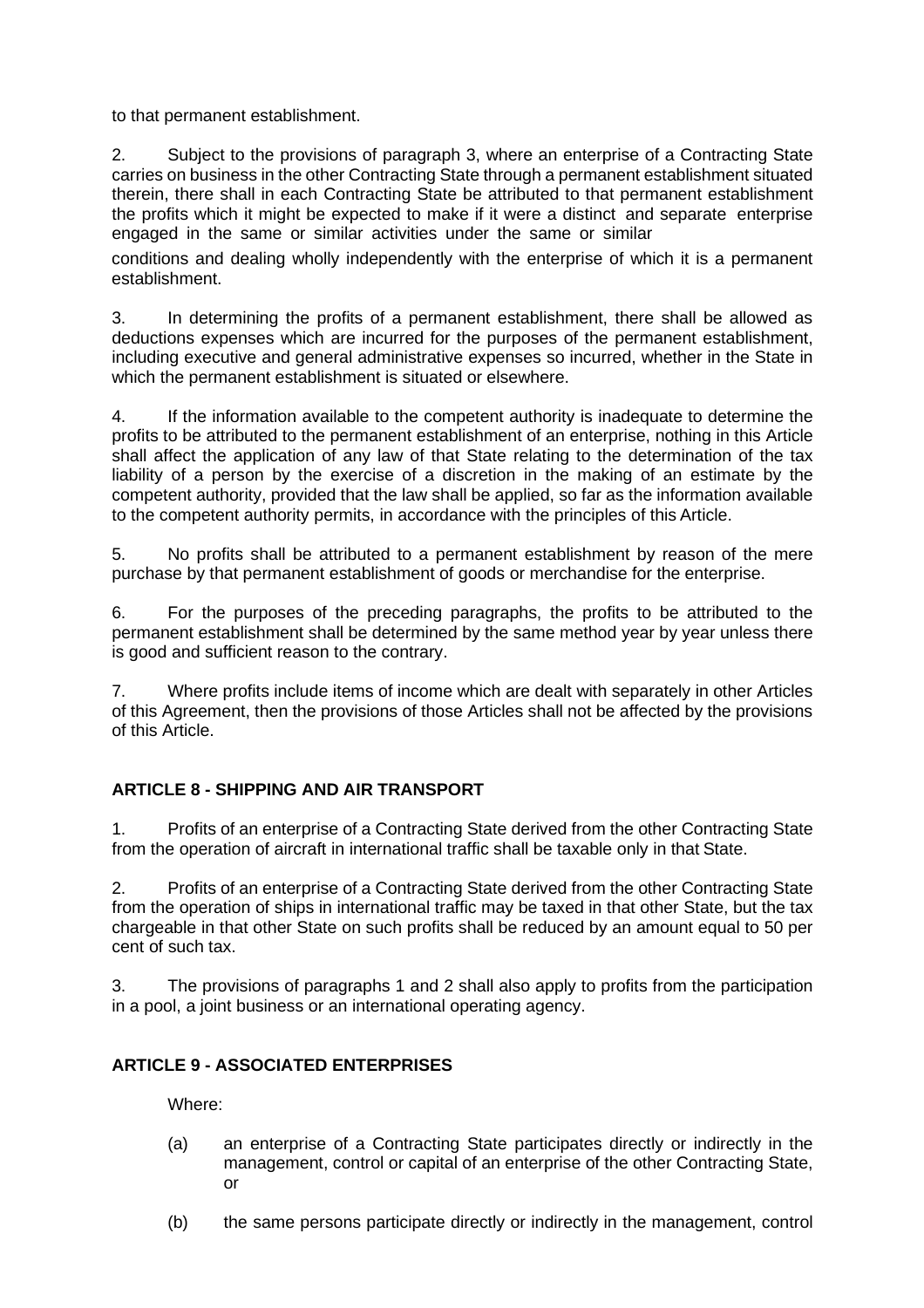or capital of an enterprise of a Contracting State and an enterprise of the other Contracting State,

and in either case conditions are made or imposed between the two enterprises in their commercial or financial relations which differ from those which would be made between independent enterprises, then any profits which would, but for those conditions, have accrued to one of the enterprises, but, by reason of those conditions, have not so accrued, may be included in the profits of that enterprise and taxed accordingly.

# **ARTICLE 10 - DIVIDENDS**

1. Dividends paid by a company which is a resident of a Contracting State to a resident of the other Contracting State may be taxed in that other State.

2. However, such dividends may also be taxed in the Contracting State of which the company paying the dividends is a resident, and according to the laws of that State, but if the recipient is the beneficial owner of the dividends, the tax so charged shall not exceed:

- (a) 5 per cent of the gross amount of the dividends if the recipient is a company which holds directly at least 25 per cent of the capital of the company paying the dividends;
- (b) 10 per cent of the gross amount of the dividends in all other cases.

This paragraph shall not affect the taxation of the company in respect of the profits out of which the dividends are paid.

- 3.
- (a) Under the current Singapore laws, where dividends are paid by a company which is a resident of Singapore to a resident of Hungary who is the beneficial owner of such dividends, there is no tax in Singapore which is chargeable on dividends in addition to the tax chargeable in respect of the profits or income of the company. Nothing in this paragraph shall affect the provisions of the Singapore laws under which the tax in respect of a dividend paid by a company which is a resident of Singapore from which Singapore tax has been, or has been deemed to be, deducted, may be adjusted by reference to the rate of tax appropriate to the Singapore year of assessment immediately following that in which the dividend was paid.
- (b) If Singapore, subsequent to the signing of the Agreement, imposes a tax on dividends paid by a company which is a resident of Singapore which is in addition to the tax chargeable in respect of the profits or income of the company, such tax may be charged but the tax so charged on such dividends derived by a resident of Hungary who is the beneficial owner of such dividends shall be in accordance with the provisions of paragraph 2.

4. The term "dividends" as used in this Article means income from shares, "jouissance" shares or "jouissance" rights, mining shares, founders shares or other rights, not being debtclaims, participating in profits, as well as income from other corporate rights which is subjected to the same taxation treatment as income from shares by the laws of the State of which the company making the distribution is a resident.

5. The provisions of paragraphs 1 and 2 shall not apply if the beneficial owner of the dividends, being a resident of a Contracting State, carries on business in the other Contracting State of which the company paying the dividends is a resident, through a permanent establishment situated therein, or performs in that other State independent personal services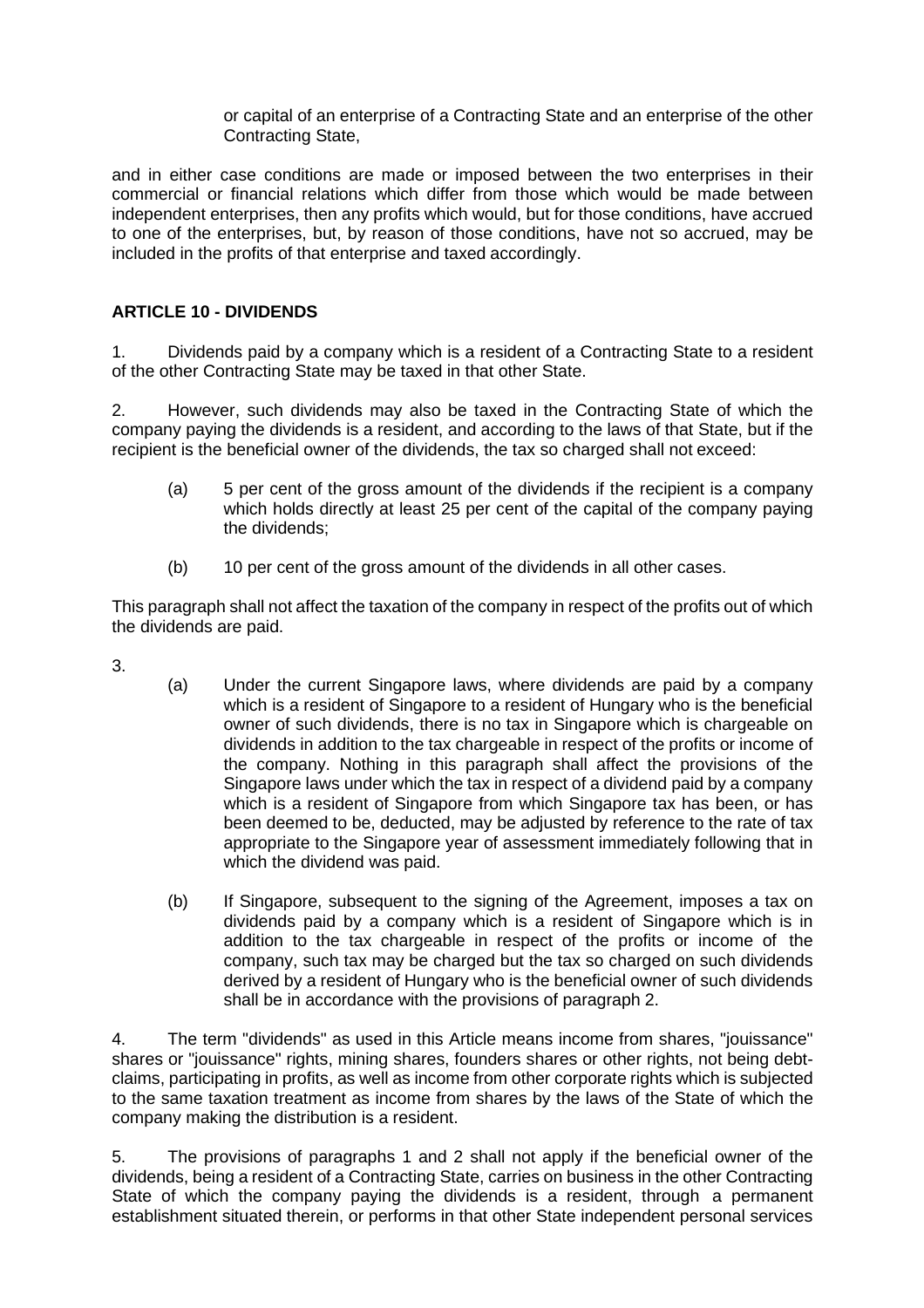from a fixed base situated therein, and the holding in respect of which the dividends are paid is effectively connected with such permanent establishment or fixed base. In such case the provisions of Article 7 or Article 14, as the case may be, shall apply.

6. Where a company which is a resident of a Contracting State derives profits or income from the other Contracting State, that other State may not impose any tax on the dividends paid by the company, except insofar as such dividends are paid to a resident of that other State or insofar as the holding in respect of which the dividends are paid is effectively connected with a permanent establishment or a fixed base situated in that other State, nor subject the company's undistributed profits to a tax on the company's undistributed profits, even if the dividends paid or the undistributed profits consist wholly or partly of profits or income arising in such other State.

7.

- (a) Dividends shall be deemed to arise in Hungary if they are paid by a company which is a resident of Hungary.
- (b) Dividends shall be deemed to arise in Singapore
	- (i) if they are paid by a company which is a resident of Singapore; or
	- (ii) if they are paid by a company which is a resident of Malaysia out of profits arising in Singapore and qualifying as dividends arising in Singapore under Article VII of the Agreement for the Avoidance of Double Taxation between Singapore and Malaysia signed on 26th December, 1968.

8. The Government of either Contracting State shall be exempt from tax in the other Contracting State with respect to dividends on shares in joint stock companies of that other State. However, such exemption shall in no case be given with respect to shares held for other than public purposes and not if the holding constitutes a substantial participation.

- 9. For the purposes of paragraph 8, the term "Government":
	- (a) in the case of Singapore means the Government of Singapore, and shall include:
		- (i) the Monetary Authority of Singapore, the Board of Commissioners of Currency and the Government of Singapore Investment Corporation Pte Ltd;
		- (ii) any company or body established for the purpose of investing the reserves of the Government of Singapore;
		- (iii) a statutory body, a local authority or any institution wholly or mainly owned by the Government of Singapore, as may be agreed from time to time between the competent authorities of the Contracting States;
	- (b) in the case of Hungary means the Government of Hungary, and shall include:
		- (i) the National Bank of Hungary;
		- (ii) a statutory body, a local authority or any institution wholly or mainly owned by the Government of Hungary, as may be agreed from time to time between the competent authorities of the Contracting States.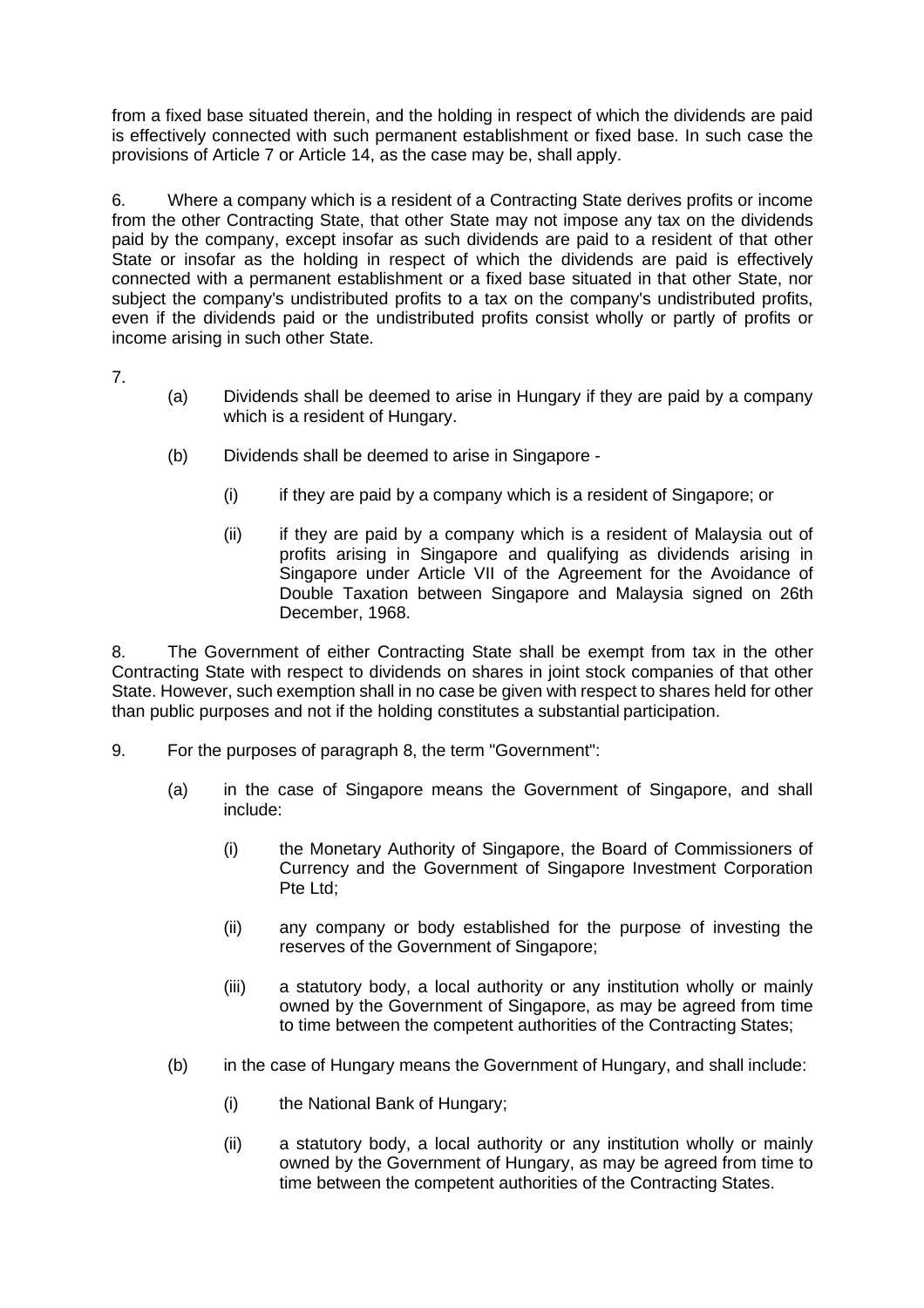# **ARTICLE 11 - INTEREST**

1. Interest arising in a Contracting State and paid to a resident of the other Contracting State may be taxed in that other Contracting State.

2. However, such interest may also be taxed in the Contracting State in which it arises, and according to the laws of that State, but if the recipient is the beneficial owner of the interest, the tax so charged shall not exceed 5 per cent of the gross amount of the interest.

- 3. Notwithstanding the provisions of paragraph 2:
	- (a) interest derived by the Government of a Contracting State from the other Contracting State shall be exempt from tax in the other Contracting State; and
	- (b) interest derived and beneficially owned by a bank of a Contracting State shall be exempt from tax in the other Contracting State if the payer is a bank of the other Contracting State.
- 4. For the purposes of paragraph 3(a), the term "Government":
	- (a) in the case of Singapore means the Government of Singapore and shall include:
		- (i) the Monetary Authority of Singapore;
		- (ii) the board of Commissioners of Currency;
		- (iii) the Government of Singapore Investment Corporation Pte Ltd; and
		- (iv) any institution wholly or mainly owned by the Government of Singapore, as may be agreed from time to time between the competent authorities of the Contracting States;
	- (b) in the case of Hungary means the Government of Hungary and shall include:
		- (i) the National Bank of Hungary;
		- (ii) the Export Guarantee Organisation; and
		- (iii) any institution wholly or mainly owned by the Government of Hungary, as may be agreed from time to time between the competent authorities of the Contracting States.

5. The term "interest" as used in this Article means income from debt-claims of every kind, whether or not secured by mortgage, and whether or not carrying a right to participate in the debtor's profits, and in particular, income from government securities and income from bonds or debentures, including premiums and prizes attaching to such securities, bonds or debentures.

6. The provisions of paragraphs 1 and 2 shall not apply if the beneficial owner of the interest, being a resident of a Contracting State, carries on business in the other Contracting State in which the interest arises, through a permanent establishment situated therein, or performs in that other State independent personal services from a fixed base situated therein, and the debt-claim in respect of which the interest is paid is effectively connected with such permanent establishment or fixed base. In such case the provisions of Article 7 or Article 14, as the case may be, shall apply.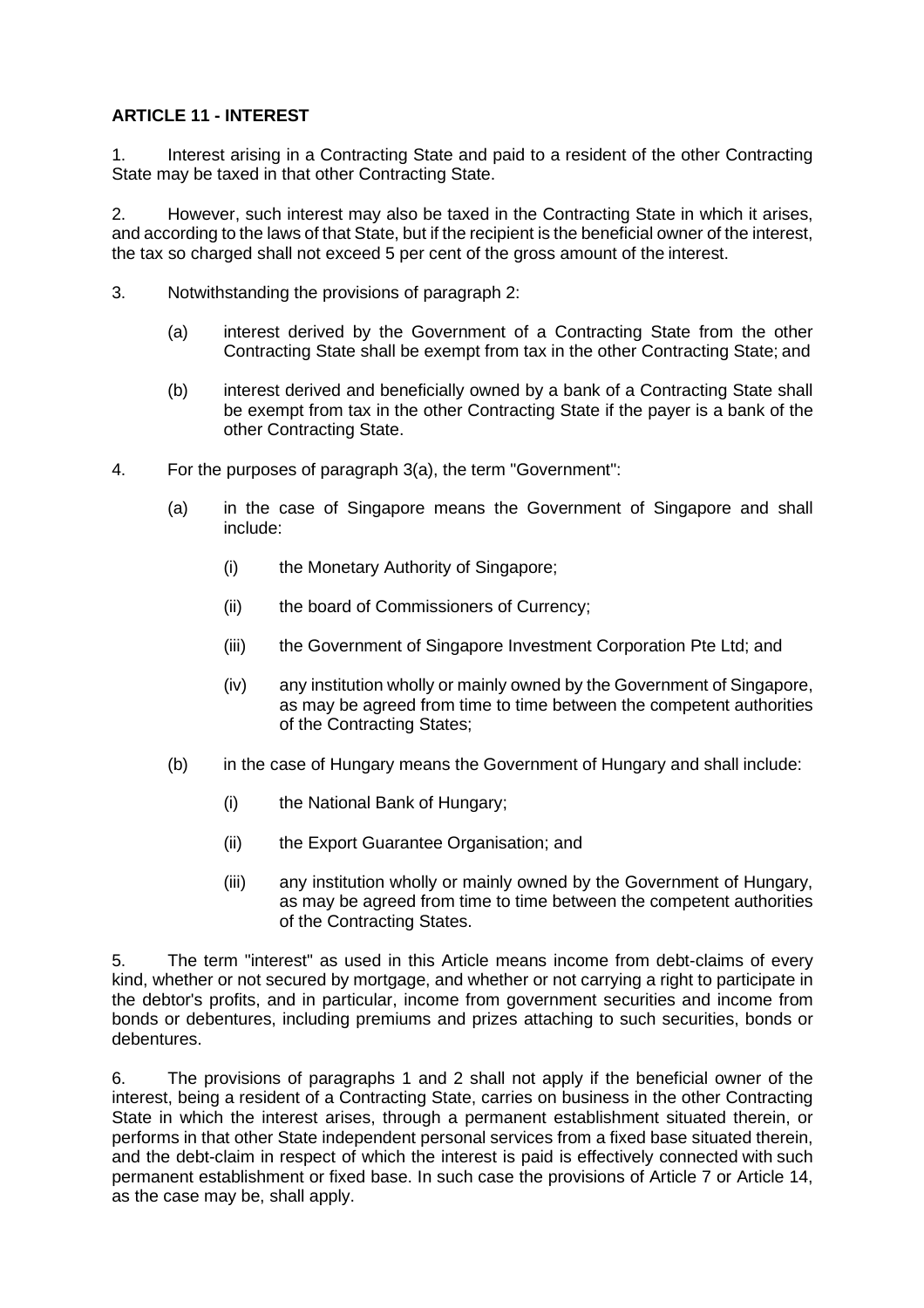7. Interest shall be deemed to arise in a Contracting State when the payer is the Government of that Contracting State, a political subdivision, a local authority, a statutory body or a resident of that Contracting State. Where, however, the person paying the interest, whether he is a resident of a Contracting State or not, has in a Contracting State a permanent establishment or a fixed base in connection with which the indebtedness on which the interest is paid was incurred, and such interest is borne by such permanent establishment or fixed base, then such interest shall be deemed to arise in the Contracting State in which the permanent establishment or fixed base is situated.

8. Where, by reason of a special relationship between the payer and the beneficial owner or between both of them and some other person, the amount of the interest, having regard to the debt-claim for which it is paid, exceeds the amount which would have been agreed upon by the payer and the beneficial owner in the absence of such relationship, the provisions of this Article shall apply only to the last-mentioned amount. In such case, the excess part of the payments shall remain taxable according to the laws of each Contracting State, due regard being had to the other provisions of this Agreement.

# **ARTICLE 12 - ROYALTIES**

1. Royalties arising in a Contracting State and paid to a resident of the other Contracting State may be taxed in that other State.

2. However, such royalties may also be taxed in the Contracting State in which they arise, and according to the laws of that State, but if the recipient is the beneficial owner of the royalties, the tax so charged shall not exceed 5 per cent of the gross amount of the royalties. The competent authorities of the Contracting States shall by mutual agreement settle the mode of application of this limitation.

3. The term "royalties" as used in this Article means payments of any kind received as a consideration for the use of, or the right to use, any copyright of literary, artistic or scientific work (including cinematograph films, and films or tapes for radio or television broadcasting) any patent, trade mark, design or model, plan, or secret formula or process, or for the use of, or the right to use, industrial, commercial, or scientific equipment, or for information concerning industrial, commercial or scientific experience.

4. The provisions of paragraph 1 shall not apply if the beneficial owner of the royalties, being a resident of a Contracting State, carries on business in the other Contracting State in which the royalties arise, through a permanent establishment situated therein, or performs in that other State independent personal services from a fixed base situated therein, and the right or property in respect of which the royalties are paid is effectively connected with such permanent establishment or fixed base. In such case the provisions of Article 7 or Article 14, as the case may be, shall apply.

5. Royalties shall be deemed to arise in a Contracting State when the payer is that State itself, a political subdivision, a local authority, a statutory body or a resident of that State. Where, however, the person paying the royalties, whether he is a resident of a Contracting State or not, has in a Contracting State a permanent establishment or a fixed base in connection with which the liability to pay the royalties was incurred, and such royalties are borne by such permanent establishment or fixed base, then such royalties shall be deemed to arise in the Contracting State in which the permanent establishment or fixed base is situated.

6. Where, by reason of a special relationship between the payer and the beneficial owner or between both of them and some other person, the amount of the royalties, having regard to the use, right or information for which they are paid, exceeds the amount which would have been agreed upon by the payer and the beneficial owner in the absence of such relationship, the provisions of this Article shall apply only to the last-mentioned amount. In such case, the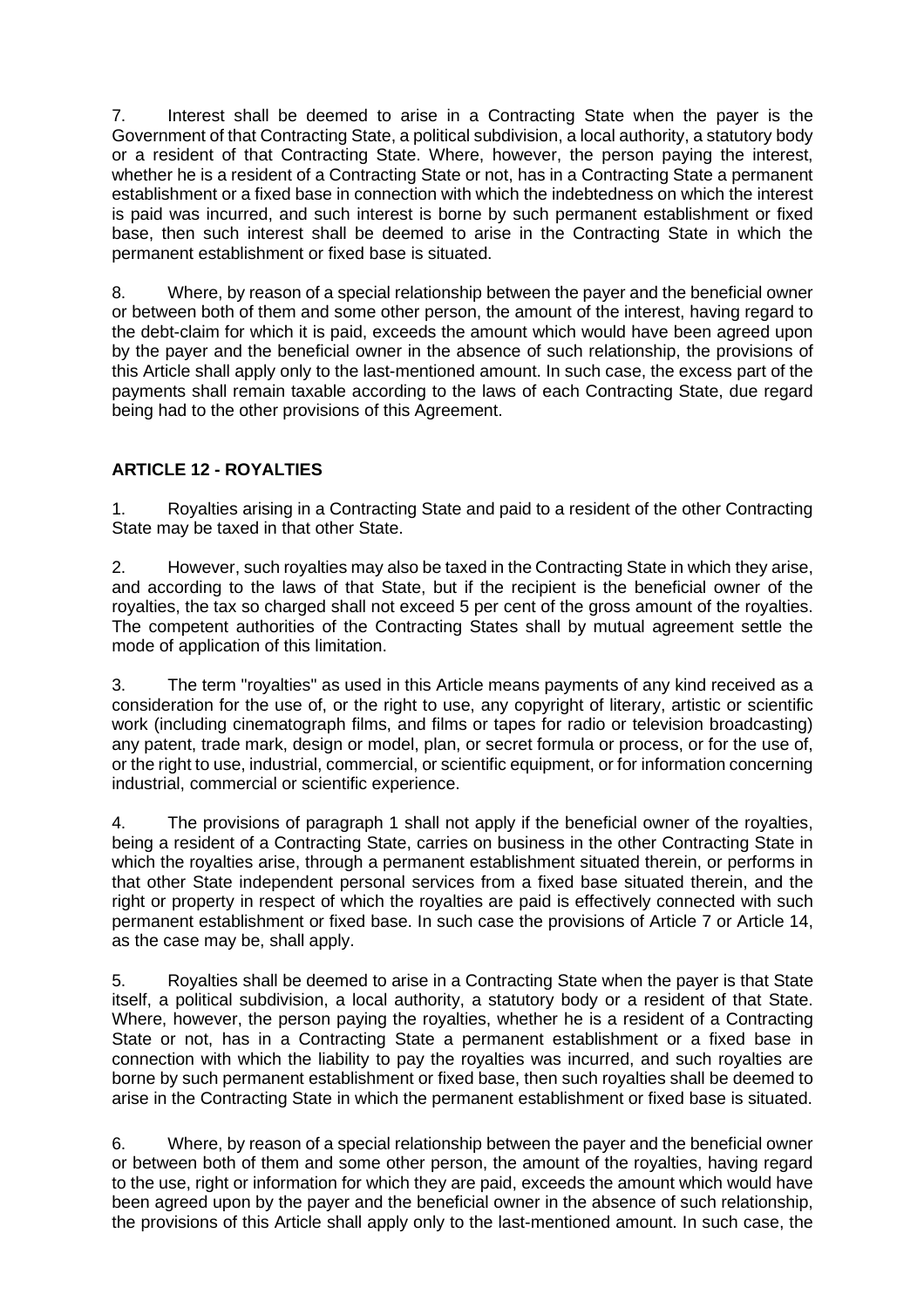excess part of the payments shall remain taxable according to the laws of each Contracting State, due regard being had to the other provisions of this Agreement.

# **ARTICLE 13 - CAPITAL GAINS**

1. Gains derived by a resident of a Contracting State from the alienation of immovable property, referred to in Article 6, and situated in the other Contracting State, may be taxed in that other State.

2. Gains from the alienation of movable property forming part of the business property of a permanent establishment which an enterprise of a Contracting State has in the other Contracting State or of movable property pertaining to a fixed base available to a resident of a Contracting State in the other Contracting State for the purpose of performing independent personal services, including such gains from the alienation of such a permanent establishment (alone or with the whole enterprise) or of such fixed base, may be taxed in that other State.

3. Gains from the alienation of ships or aircraft operated in international traffic, or movable property pertaining to the operation of such ships or aircraft, shall be taxable only in the Contracting State in which the place of effective management of the enterprise is situated.

4. Gains from the alienation of any property other than that referred to in paragraphs 1, 2 and 3 shall be taxable only in the Contracting State of which the alienator is a resident.

# **ARTICLE 14 - INDEPENDENT PERSONAL SERVICES**

1. Income derived by an individual who is a resident of a Contracting State from the performance of professional services or other activities of an independent character shall be taxable only in that State except in the following circumstances when such income may also be taxed in the other Contracting State:

- (a) if he has a fixed base regularly available to him in the other Contracting State for the purpose of performing his activities; in that case, only so much of the income as is attributable to that fixed base may be taxed in that other State; or
- (b) if his stay in the other Contracting State is for a period or periods amounting to or exceeding in the aggregate 183 days within a twelve-month period; in that case, only so much of the income as is derived from his activities performed in that other State may be taxed in that other State.

2. The term "professional services" includes independent scientific, literary, artistic, educational or teaching activities, as well as the independent activities of physicians, surgeons, lawyers, engineers, architects, dentists and accountants.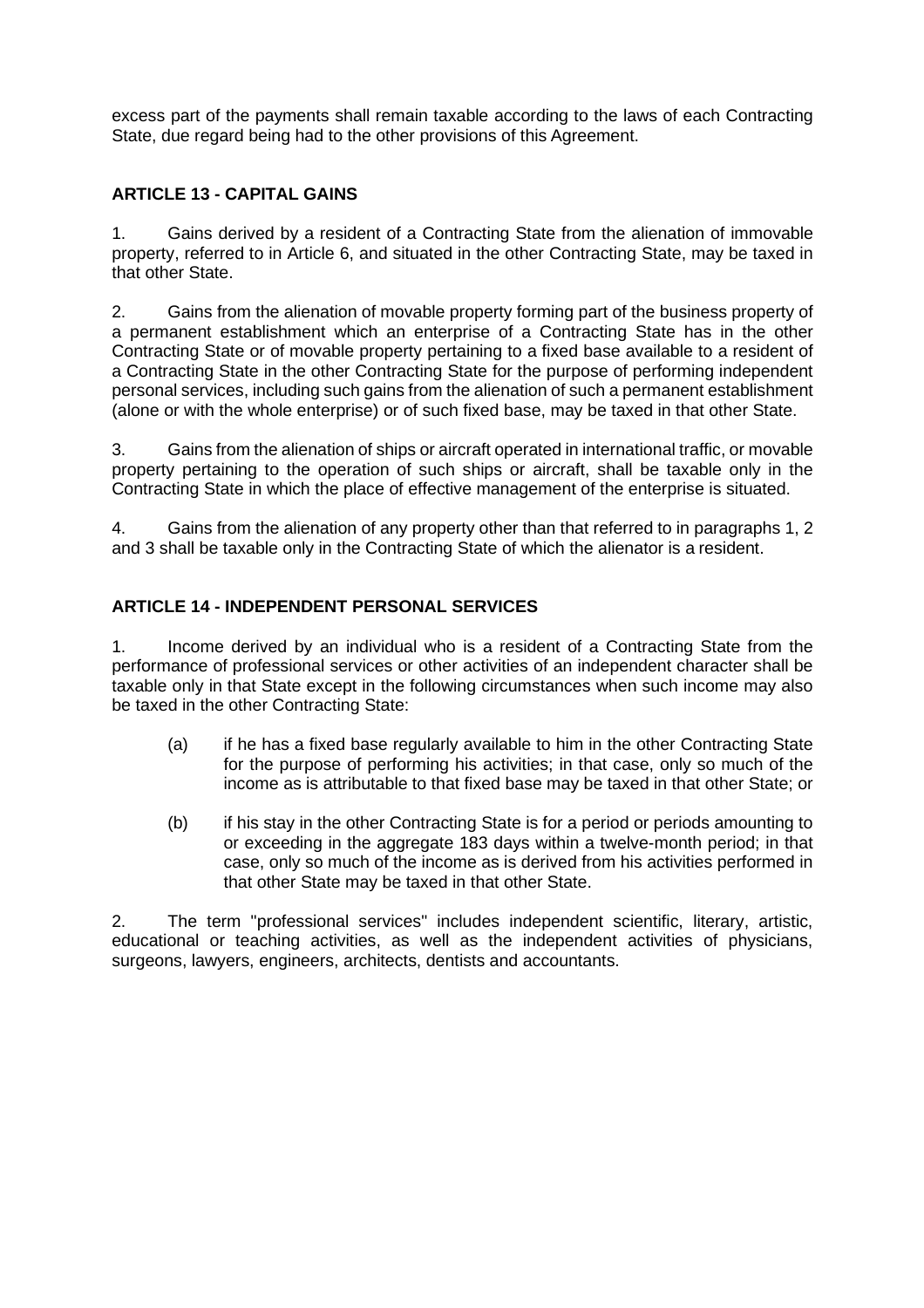## **ARTICLE 15 - DEPENDENT PERSONAL SERVICES**

1. Subject to the provisions of Articles 16, 18, 19, 20 and 21, salaries, wages and other similar remuneration derived by a resident of a Contracting State in respect of an employment shall be taxable only in that State unless the employment is exercised in the other Contracting State. If the employment is so exercised, such remuneration as is derived therefrom may be taxed in that other State.

2. Notwithstanding the provisions of paragraph 1, remuneration derived by a resident of a Contracting State in respect of an employment exercised in the other Contracting State shall be taxable only in the first-mentioned State if:

- (a) the recipient is present in the other State for a period or periods not exceeding in the aggregate 183 days in any twelve-month period, and
- (b) the remuneration is paid by, or on behalf of, an employer who is not a resident of the other State, and
- (c) the remuneration is not borne by a permanent establishment or a fixed base which the employer has in the other State.

3. Notwithstanding the preceding provisions of this Article, remuneration derived by a resident of a Contracting State in respect of an employment exercised aboard a ship or aircraft operated in international traffic shall be taxable only in that Contracting State.

## **ARTICLE 16 - DIRECTORS' FEES**

Directors' fees and other similar payments derived by a resident of a Contracting State in his capacity as a member of the board of directors or any similar organ of a company which is a resident of the other Contracting State may be taxed in that other State.

#### **ARTICLE 17 - ARTISTES AND SPORTSMEN**

1. Notwithstanding the provisions of Articles 14 and 15, income derived by a resident of a Contracting State as an entertainer, such as a theatre, motion picture, radio or television artiste, or a musician, or as a sportsman, from his personal activities as such exercised in the other Contracting State, may be taxed in that other Contracting State.

2. Where income in respect of personal activities exercised in a Contracting State by an entertainer or a sportsman in his capacity as such accrues not to the entertainer or sportsman himself but to another person, that income may, notwithstanding the provisions of Articles 7, 14 and 15, be taxed in the Contracting State in which the activities of the entertainer or sportsman are exercised.

3. Notwithstanding the provisions of paragraphs 1 and 2 of this Article income mentioned in this Article shall be exempt from tax in the Contracting State in which the activity of the entertainer or sportsman is exercised provided that this activity is supported, wholly or substantially, from the public funds of the Government of either Contracting State or a local authority or a statutory body thereof, or the activity is exercised under a cultural arrangement between the Contracting States.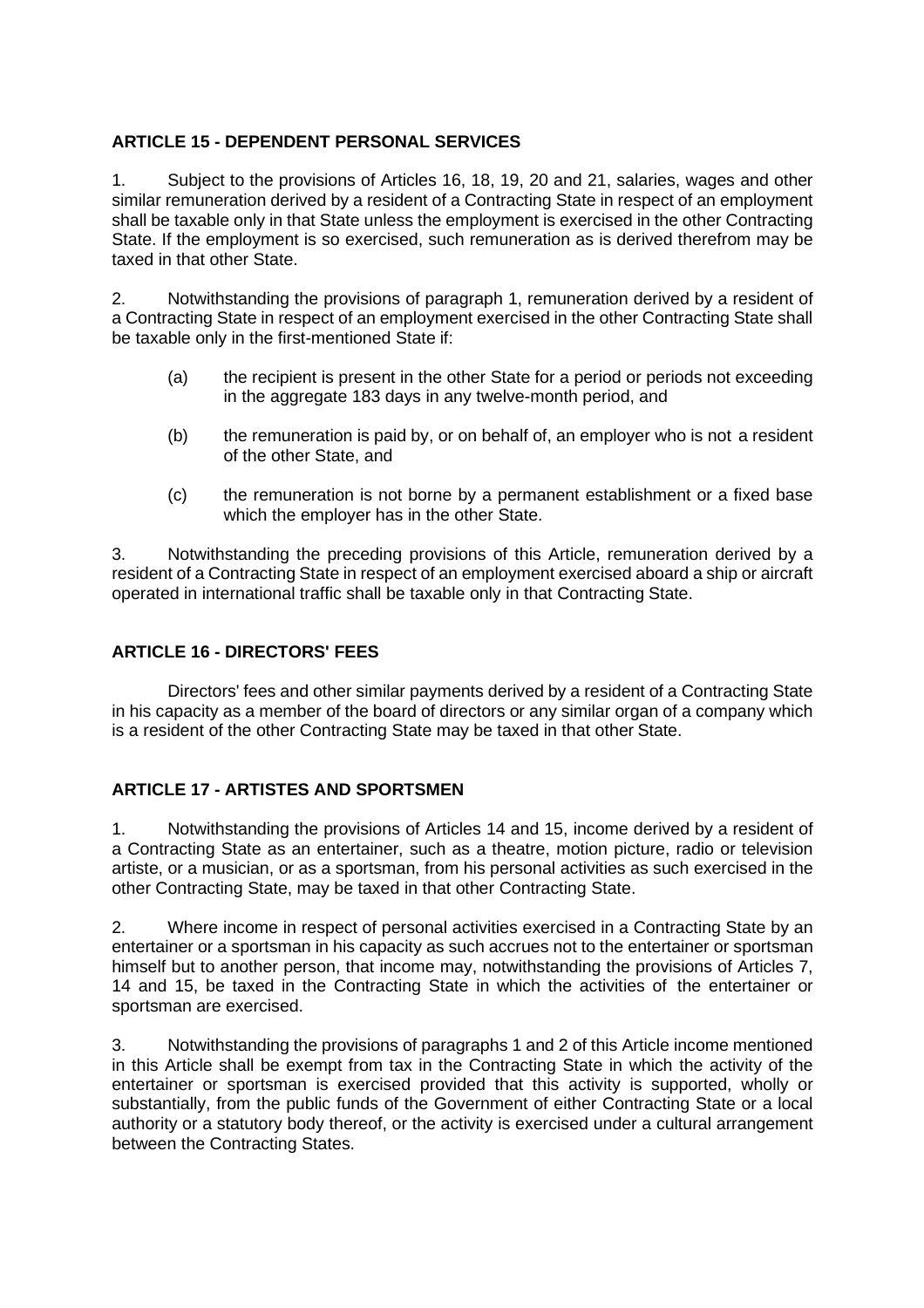#### **ARTICLE 18 - PENSIONS**

Subject to the provisions of paragraph 2 of Article 19, pensions and other similar remuneration in consideration of past employment derived by a resident of a Contracting State from the other Contracting State may be taxed in the other State.

#### **ARTICLE 19 - GOVERNMENT SERVICE**

1.

- (a) Remuneration, other than a pension, paid by a Contracting State or a political subdivision or a statutory body or a local authority thereof to an individual in respect of services rendered to that State or subdivision or statutory body or authority shall be taxable only in that State.
- (b) However, such remuneration shall be taxable only in the other Contracting State if the services are rendered in that State and the individual is a resident of that State who:
	- (i) is a national of that State; or
	- (ii) did not become a resident of that State solely for the purpose of rendering the services.

2.

-

- (a) Any pension paid by, or out of funds created by, a Contracting State or a political subdivision or a statutory body or a local authority thereof to an individual in respect of services rendered to that State or subdivision or statutory body or authority shall be taxable only in that State.
- (b) However, such pension may be taxed in the other Contracting State if the individual is a resident of and a national of, that State.

3. The provisions of Articles 15, 16 and 18 shall apply to remuneration and pensions in respect of services rendered in connection with a business carried on by a Contracting State or a political subdivision or a statutory body or a local authority thereof.

# **ARTICLE 20 - STUDENTS AND TRAINEES**

An individual who is a resident of a Contracting State immediately before making a visit to the other Contracting State and [who] is present in that other Contracting State for a period not exceeding five years solely -

- (a) as a student at a recognised university, college or school in that other Contracting State;
- (b) as a recipient of a grant, allowance or award for the primary purpose of study, research or training from a governmental, religious, charitable, scientific, literary or educational organisation; or
- (c) as a business apprentice;

shall be exempt from tax of that other Contracting State in respect of

(i) remittances from abroad for the purposes of his maintenance, education, study,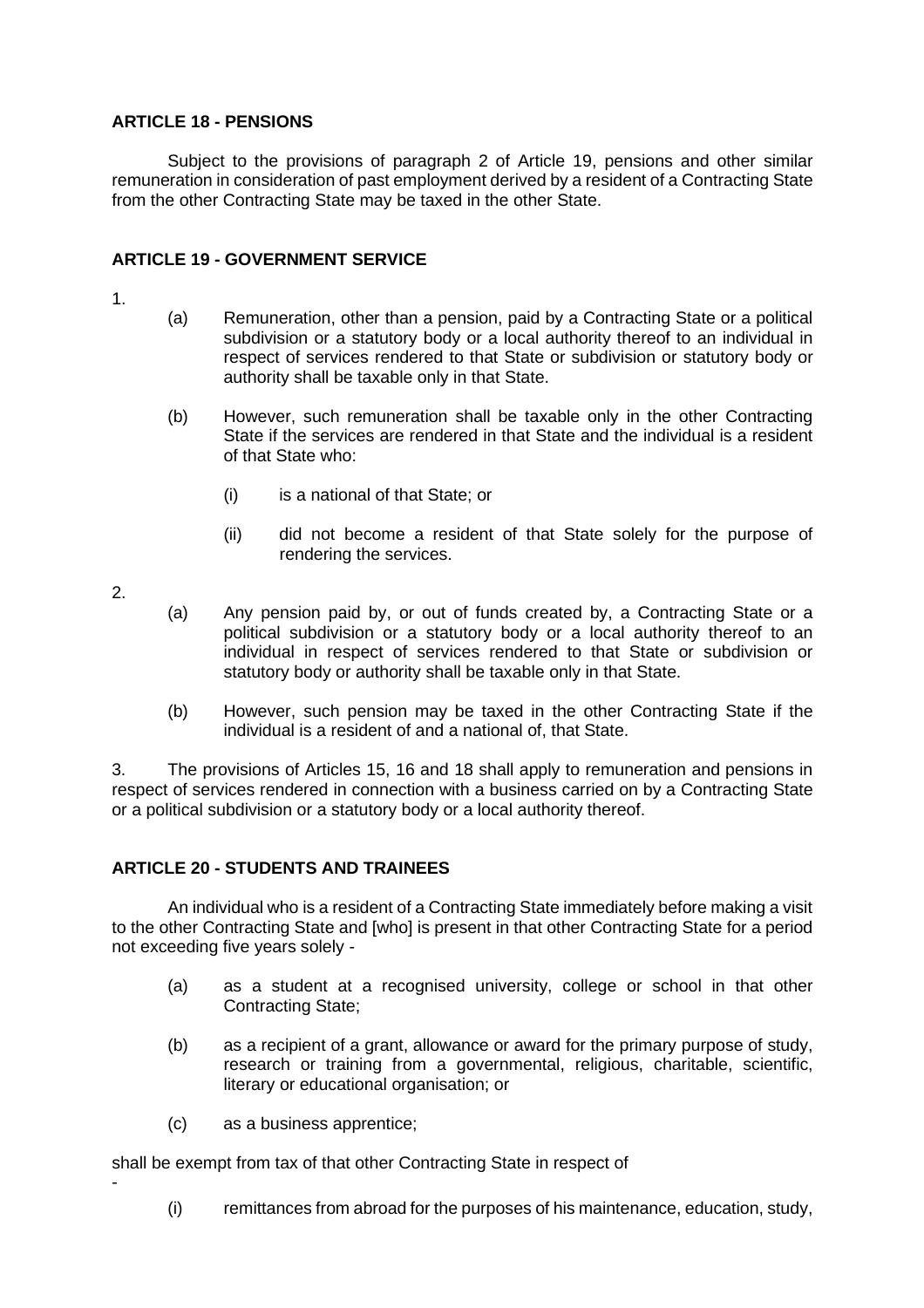research or training;

- (ii) the grant, allowance or award; and
- (iii) remuneration for personal services in that other Contracting State not exceeding the sum of 3,600 Singapore dollars or 150,000 forints during any calendar year, or such amount as may be agreed from time to time between the competent authorities of the Contracting States; provided that any amount in excess of 3,600 Singapore dollars or 150,000 forints shall remain taxable according to the laws of that other State, due regard being had to the other provisions of the Agreement.

# **ARTICLE 21 - TEACHERS AND RESEARCHERS**

1. An individual who is a resident of a Contracting State immediately before making a visit to the other Contracting State, and who, at the invitation of any university, college, school or other similar educational institution, visits that other State for a period not exceeding two years solely for the purpose of teaching or research or both at such educational institution shall be exempt from tax in that other State on any remuneration for such teaching or research.

2. This Article shall not apply to income from research if such research is undertaken primarily for the private benefit of a specific person or persons.

# **ARTICLE 22 - OTHER INCOME**

Items of income not expressly mentioned in the foregoing Articles of this Agreement and arising in a Contracting State may be taxed in that State.

# **ARTICLE 23 - LIMITATION OF RELIEF**

1. Where this Agreement provides (with or without other conditions) that income from sources in Hungary shall be exempt from tax, or taxed at a reduced rate in Hungary and under the laws in force in Singapore the said income is subject to tax by reference to the amount thereof which is remitted to or received in Singapore and not by reference to the full amount thereof, then the exemption or reduction of tax to be allowed under this Agreement in Hungary shall apply only to so much of the income as is remitted to or received in Singapore.

2. However, this limitation does not apply to income derived by the Government of Singapore or any person approved by the competent authority of Singapore for the purpose of this paragraph. The term "the Government of Singapore" shall include its agencies and statutory bodies.

# **ARTICLE 24 - ELIMINATION OF DOUBLE TAXATION**

1. The laws of each Contracting State shall continue to govern the taxation of income in that State except where express provision to the contrary is made in this Agreement. Where income is subject to tax in both Contracting States, relief from double taxation shall be given in accordance with paragraph 2 of this Article.

2.

(a) In Singapore: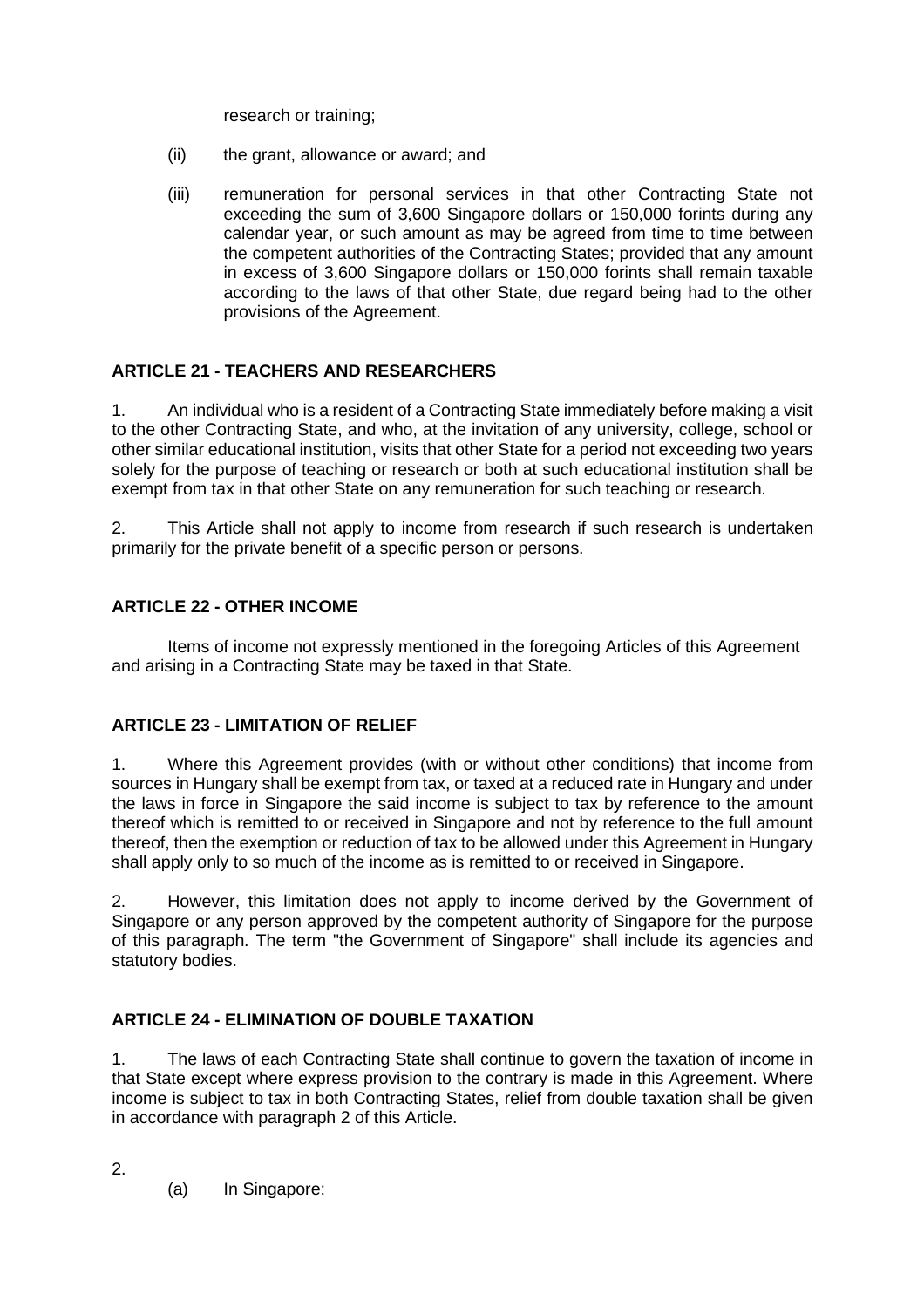Subject to the provisions of the laws of Singapore regarding the allowance as a credit against Singapore tax of tax payable in any country other than Singapore, Hungarian tax payable, whether directly or by deduction, in respect of income from sources within Hungary, shall be allowed as a credit against Singapore tax payable in respect of that income. Where such income is a dividend paid by a company which is a resident of Hungary to a company which is a resident of Singapore and which owns not less than 25 per cent of the shares of the company paying the dividend, the credit shall take into account Hungarian tax payable by that company in respect of its income out of which the dividend is paid. The credit shall not, however, exceed that part of the Singapore tax, as computed before the credit is given, which is appropriate to such item of income.

- (b) In Hungary:
	- (i) Where a resident of Hungary derives income which, in accordance with the provisions of this Agreement may be taxed in Singapore, Hungary shall, subject to the provisions of sub-paragraphs (ii) and (iii), exempt such income from tax.
	- (ii) Where a resident of Hungary derives items of income which, in accordance with the provisions of Articles 10, 11 and 12, may be taxed in Singapore, Hungary shall allow as a deduction from the tax on the income of that resident an amount equal to the tax paid in Singapore. Such deduction shall not, however, exceed that part of the tax, as computed before the deduction is given which is attributable to such items of income derived from Singapore.
	- (iii) Where in accordance with any provision of the Agreement income derived by a resident of Hungary is exempt from tax in Hungary, Hungary may nevertheless, in calculating the amount of tax on the remaining income of such resident, take into account the exempted income.

3. For the purposes of paragraph 2(b), taxes which have been relieved or reduced in Singapore by virtue of special incentive laws for the promotion of the economic development of Singapore or any other provisions which may subsequently be introduced in Singapore in modification of, or in addition to, those laws or by virtue of the provisions of this Agreement shall be deemed to have been paid and shall wherever applicable be allowed as a credit in Hungary. The credit to be allowed shall be an amount equal to the tax which would have been paid if no such relief or reduction had been made.

# **ARTICLE 25 - NON-DISCRIMINATION**

1. The nationals of a Contracting State shall not be subjected in the other Contracting State to any taxation or any requirement connected therewith which is other or more burdensome than the taxation and connected requirements to which nationals of that other State in the same circumstances are or may be subjected.

2. The taxation on a permanent establishment which an enterprise of a Contracting State has in the other Contracting State shall not be less favourably levied in that other State than the taxation levied on enterprises of that other State carrying on the same activities.

3. Nothing in this Article shall be construed as obliging a Contracting State to grant to -

(a) residents of the other Contracting State any personal allowances, reliefs and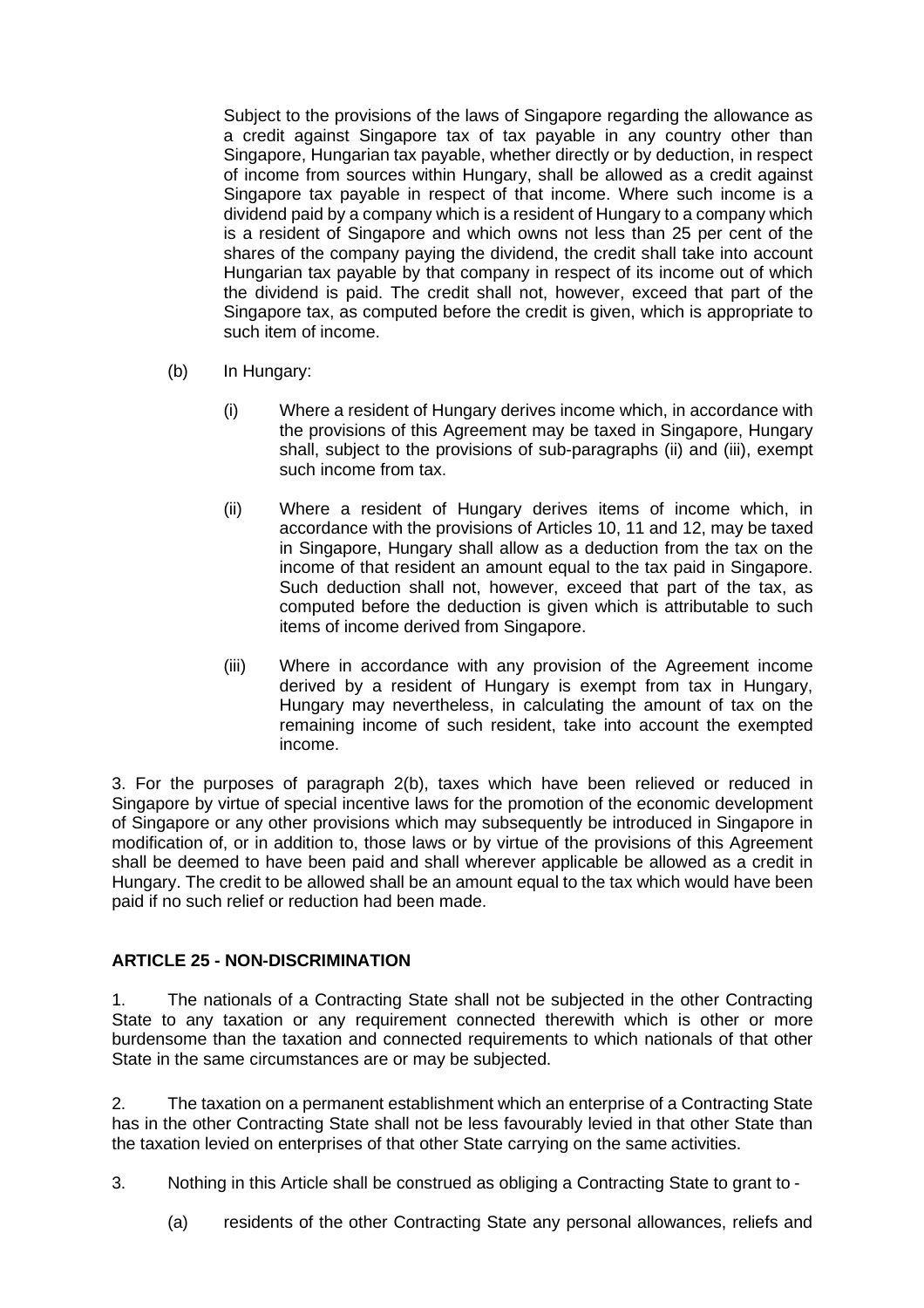reductions for tax purposes which it grants to its own residents; or

- (b) nationals of the other Contracting State those personal allowances, reliefs and reductions for tax purposes which it grants to its own citizens who are not resident in that Contracting State or to such other individuals as may be specified in the taxation laws of that Contracting State;
- (c) nationals of the other Contracting State who are resident in that Contracting State any reliefs or reductions in any form including tax rate given to its own nationals on the basis of their obligation as citizens and permanent residents.

4. Enterprises of a Contracting State, the capital of which is wholly or partly owned or controlled, directly or indirectly, by one or more residents of the other Contracting State, shall not be subjected in the first-mentioned State to any taxation or any requirement connected therewith which is other or more burdensome than the taxation and connected requirements to which other similar enterprises of the first-mentioned State are or may be subjected.

5. Where a Contracting State grants tax incentives to its nationals designed to promote economic development in accordance with its national policy and criteria, it shall not be construed as discrimination under this Article.

6. In this Article, the term "taxation" means taxes which are the subject of this Agreement.

# **ARTICLE 26 - MUTUAL AGREEMENT PROCEDURE**

1. Where a person considers that the actions of one or both of the Contracting States result or will result for him in taxation not in accordance with the provisions of this Agreement, he may, irrespective of the remedies provided by the domestic law of those States, present his case to the competent authority of the Contracting State of which he is a resident or, if his case comes under paragraph 1 of Article 25, to that of the Contracting State of which he is a national. The case must be presented within three years from the first notification of the action resulting in taxation not in accordance with the provisions of the Agreement.

2. The competent authority shall endeavour, if the objection appears to it to be justified and if it is not itself able to arrive at a satisfactory solution, to resolve the case by mutual agreement with the competent authority of the other Contracting State, with a view to the avoidance of taxation which is not in accordance with the Agreement. Any agreement reached shall be implemented notwithstanding any time limits in the domestic law of the Contracting State.

3. The competent authorities of the Contracting States shall endeavour to resolve by mutual agreement any difficulties or doubts arising as to the interpretation or application of the Agreement. They may also consult together for the elimination of double taxation in cases not provided for in the Agreement.

4. The competent authorities of the Contracting States may communicate with each other directly for the purpose of reaching an agreement in the sense of the preceding paragraphs. When it seems advisable in order to reach agreement to have an oral exchange of opinions, such exchange may take place through a Commission consisting of representatives of the competent authorities of the Contracting States.

# **ARTICLE 27 - EXCHANGE OF INFORMATION**

1. The competent authorities of the Contracting States shall exchange such information as is necessary for carrying out the provisions of this Agreement or of the domestic laws of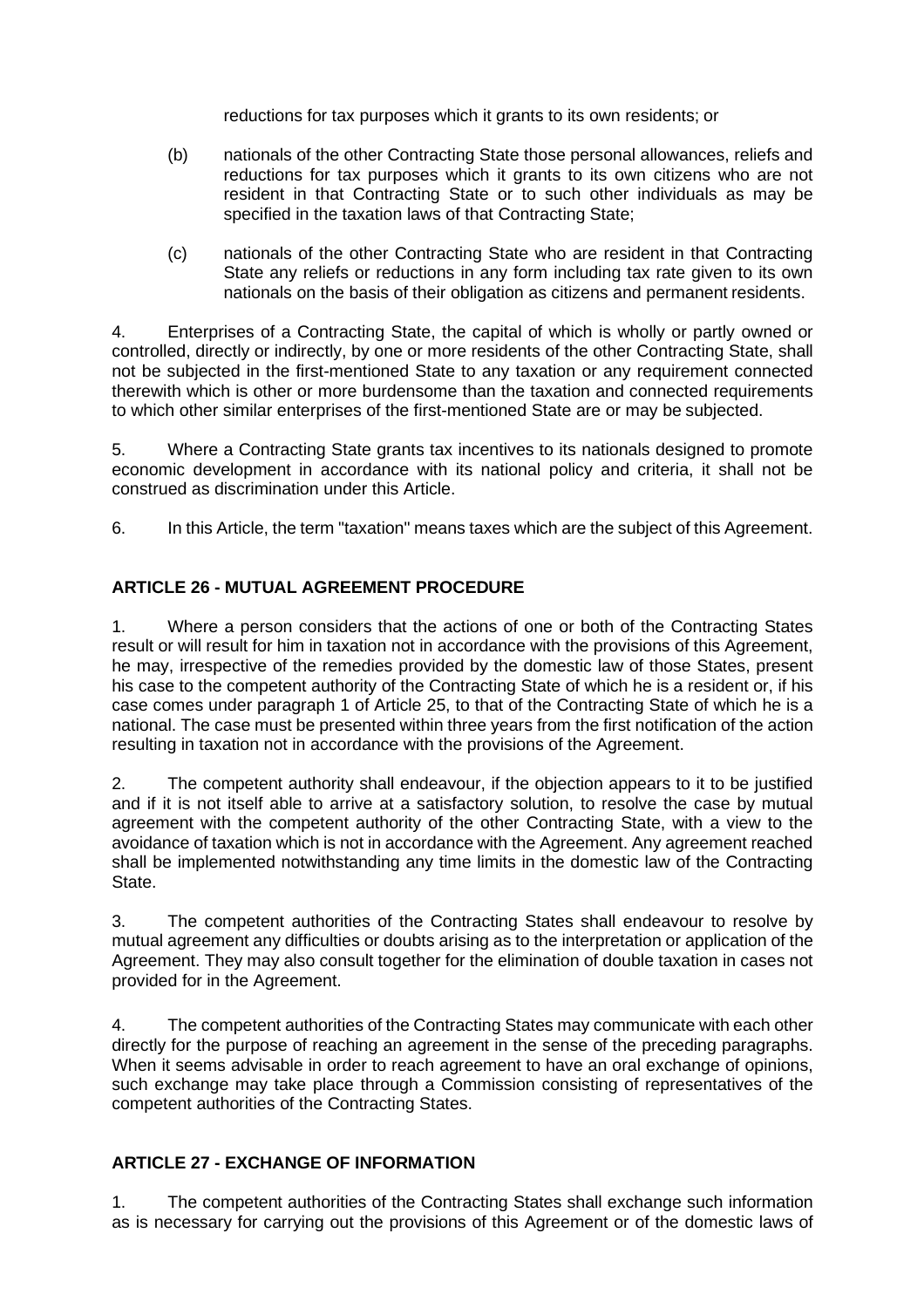the Contracting States concerning taxes covered by the Agreement insofar as the taxation thereunder is not contrary to the Agreement. Any information received by a Contracting State shall be treated as secret in the same manner as information obtained under the domestic laws of that State and shall be disclosed only to persons or authorities (including courts and administrative bodies) involved in the assessment or collection of, the enforcement or prosecution in respect of, or the determination of appeals in relation to, the taxes covered by the Agreement. Such persons or authorities shall use the information only for such purposes. They may disclose the information in public court proceedings or in judicial decisions.

2. In no case shall the provisions of paragraph 1 be construed so as to impose on a Contracting State the obligation:

- (a) to carry out administrative measures at variance with the laws and administrative practice of that or of the other Contracting State;
- (b) to supply information which is not obtainable under the laws or in the normal course of the administration of that or of the other Contracting State;
- (c) to supply information which would disclose any trade, business, industrial, commercial or professional secret or trade process, or information, the disclosure of which would be contrary to public policy (ordre public).

## **ARTICLE 28 - MEMBERS OF DIPLOMATIC OR CONSULAR MISSIONS**

Nothing in this Agreement shall affect the fiscal privileges of members of diplomatic or consular missions under the general rules of international law or under the provisions of special agreements.

#### **ARTICLE 29 - ENTRY INTO FORCE**

1. The Contracting Parties shall notify each other that the constitutional requirements for the entry into force of this Agreement have been complied with.

2. This Agreement shall enter into force on the day of the latter of the notifications referred to in paragraph 1 and its provisions shall apply:

- (a) in Hungary:
	- (i) in respect of taxes withheld at source, to amounts of income derived on or after 1st January in the calendar year next following the year in which the Agreement enters into force;
	- (ii) in respect of other taxes on income, to such taxes chargeable for any taxable year beginning on or after 1st January in the calendar year next following the year in which the Agreement enters into force;
- (b) in Singapore:

in respect of Singapore tax for any year of assessment beginning on or after 1st January in the second calendar year following that in which the Agreement enters into force.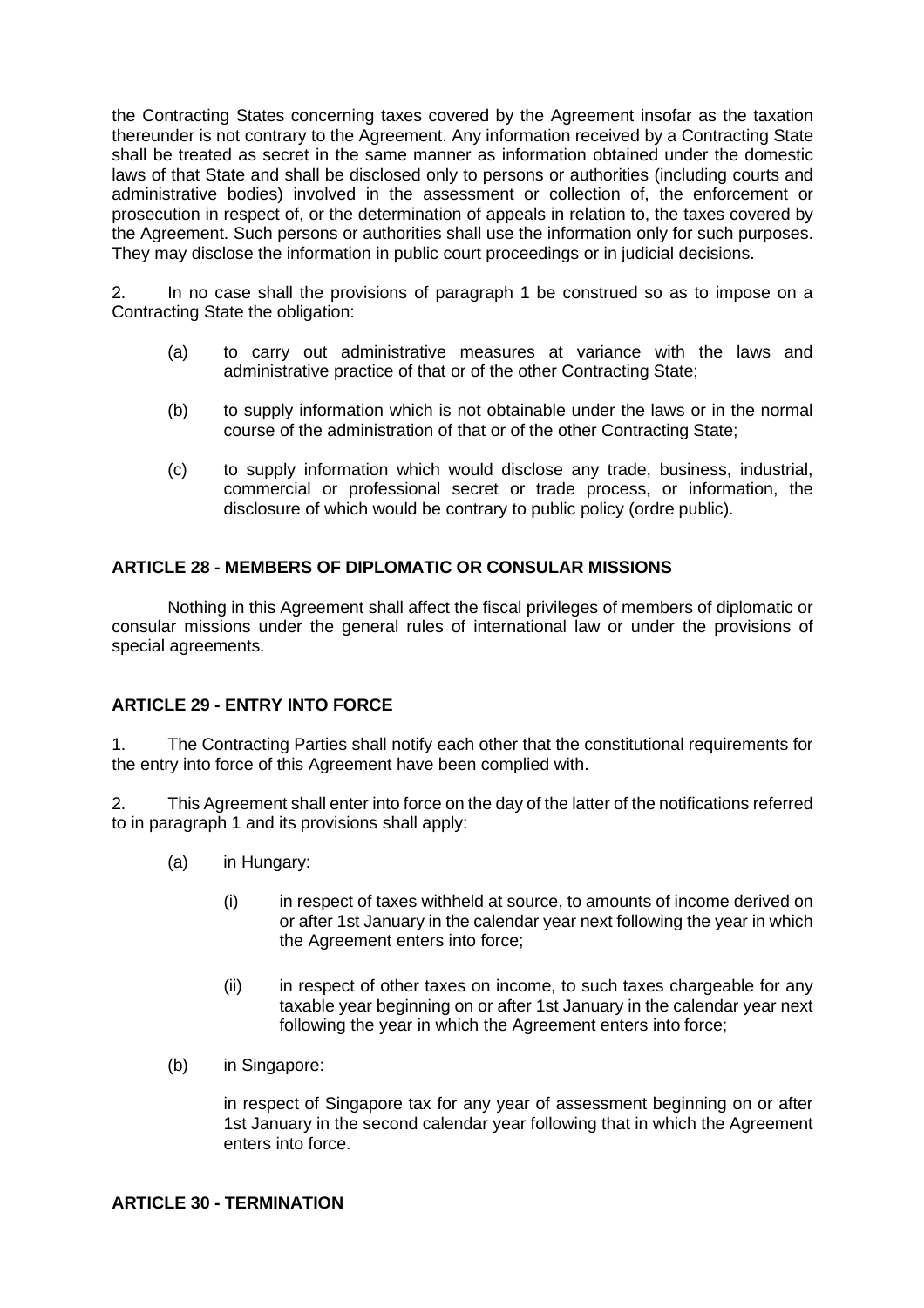This Agreement shall remain in force until terminated by one of the Contracting Parties. Either Contracting Party may terminate the Agreement, through diplomatic channels, by giving notice of termination at least six months before the end of any calendar year following after the period of five years from the date on which the Agreement enters into force. In such event, the Agreement shall cease to have effect:

- (a) in Hungary:
	- (i) in respect of taxes withheld at source, to amounts of income derived on or after 1st January in the calendar year next following the year in which the notice is given;
	- (ii) in respect of other taxes on income, to such taxes chargeable for any taxable year beginning on or after 1st January in the calendar year next following the year in which the notice is given;
- (b) in Singapore:

in respect of Singapore tax for any year of assessment beginning on or after 1st January in the second calendar year following that in which the notice of termination has been given.

IN WITNESS WHEREOF the undersigned, being duly authorised thereto, have signed this Agreement.

DONE duplicate at Singapore this 17th day of April 1997, in the English language.

FOR THE GOVERNMENT OF THE REPUBLIC OF SINGAPORE

FOR THE GOVERNMENT OF THE REPUBLIC OF HUNGARY

DR RICHARD HU H.E. MR PETER MEDGYESSY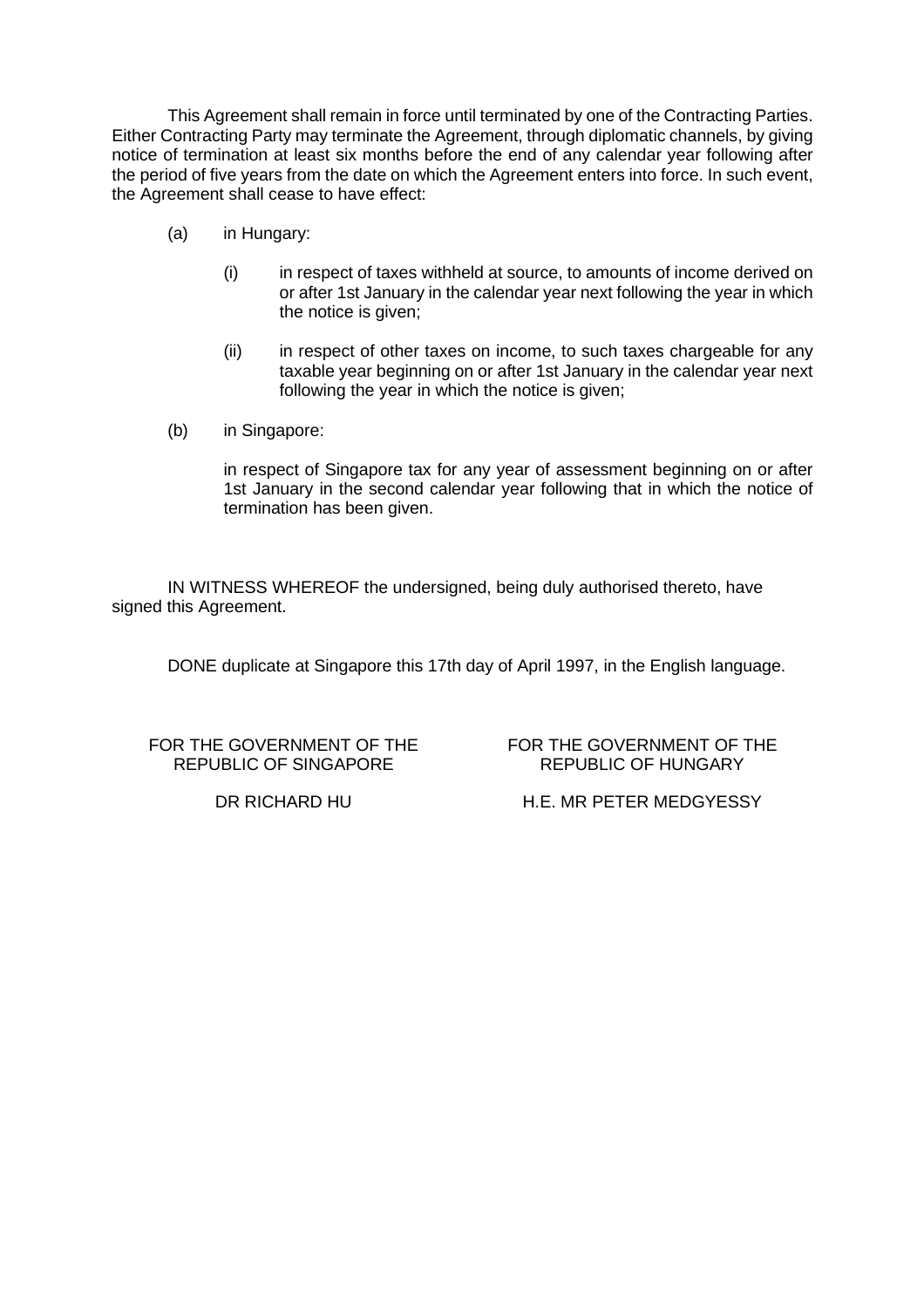## **EXCHANGE OF NOTES (1997)**

17 April 1997

H.E. Mr Peter Medgyessy Minister of Finance Republic of Hungary.

Sir,

In pursuance of paragraphs 8 and 9 of Article 10 of the Agreement between the Republic of Singapore and the Republic of Hungary for the Avoidance of Double Taxation and the Prevention of Fiscal Evasion with respect to Taxes on Income which was signed today, I have the honour to propose that:

- (a) with reference to paragraph 8 of Article 10, it is understood that:
	- (i) the term "joint stock companies" include public companies whether listed on the Stock Exchange or not and private companies; and
	- (ii) a holding of 25% or more of the share capital of a joint stock company constitutes a substantial participation in that company; and
- (b) with reference to sub-paragraph (a)(ii) of paragraph 9 of Article 10, it is understood that, for the purposes of exemption of tax in Hungary in accordance with paragraph 8 of Article 10, any company or body established for the purpose of investing the reserves of the Government of Singapore is required to furnish a certification from the competent authority of Singapore that it is established for such a purpose.

In the event of these proposals being acceptable to you, this Note together with your Note accepting the proposals shall constitute an agreement between the Republic of Singapore and the Republic of Hungary for the purposes of paragraphs 8 and 9 of Article 10.

I avail myself of this opportunity, Sir, to renew to you the assurance of my highest consideration.

> DR RICHARD HU *Minister for Finance, Republic of Singapore.*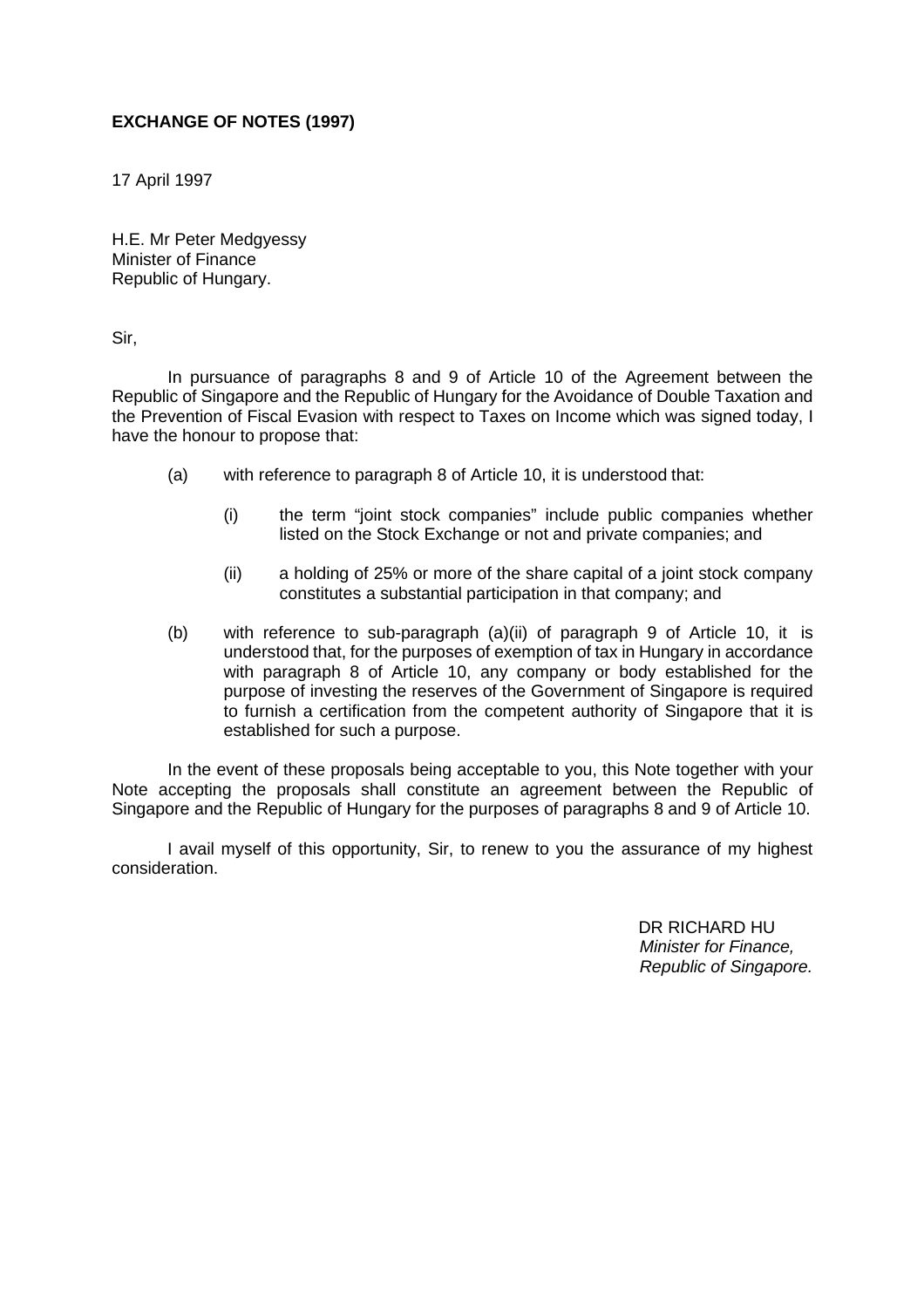Dr Richard Hu Minister for Finance Republic of Singapore.

Sir,

I have the honour to acknowledge receipt of your Note of today's date which reads as follow:

"In pursuance of paragraphs 8 and 9 of Article 10 of the Agreement between the Republic of Singapore and the Republic of Hungary for the Avoidance of Double Taxation and the Prevention of Fiscal Evasion with respect to Taxes on Income which was signed today, I have the honour to propose that:

- (a) with reference to paragraph 8 of Article 10, it is understood that:
	- (i) the term "joint stock companies" include public companies whether listed on the Stock Exchange or not and private companies; and
	- (ii) a holding of 25% or more of the share capital of a joint stock company constitutes a substantial participation in that company; and
- (b) with reference to sub-paragraph (a)(ii) of paragraph 9 of Article 10, it is understood that, for the purposes of exemption of tax in Hungary in accordance with paragraph 8 of Article 10, any company or body established for the purpose of investing the reserves of the Government of Singapore is required to furnish a certification from the competent authority of Singapore that it is established for such a purpose.

In the event of these proposals being acceptable to you, this Note together with your Note accepting the proposals shall constitute an agreement between the Republic of Singapore and the Republic of Hungary for the purposes of paragraphs 8 and 9 of Article 10."

I have the honour to inform you that the foregoing proposals are acceptable to me and that your Note of today's date and this Note shall together constitute an agreement between the Republic of Singapore and the Republic of Hungary for the purposes of paragraph 8 and 9 of Article 10.

I avail myself of this opportunity, Sir, to renew to you the assurance of my highest consideration.

> PETER MEDGYESSY *Minister of Finance Republic of Hungary.*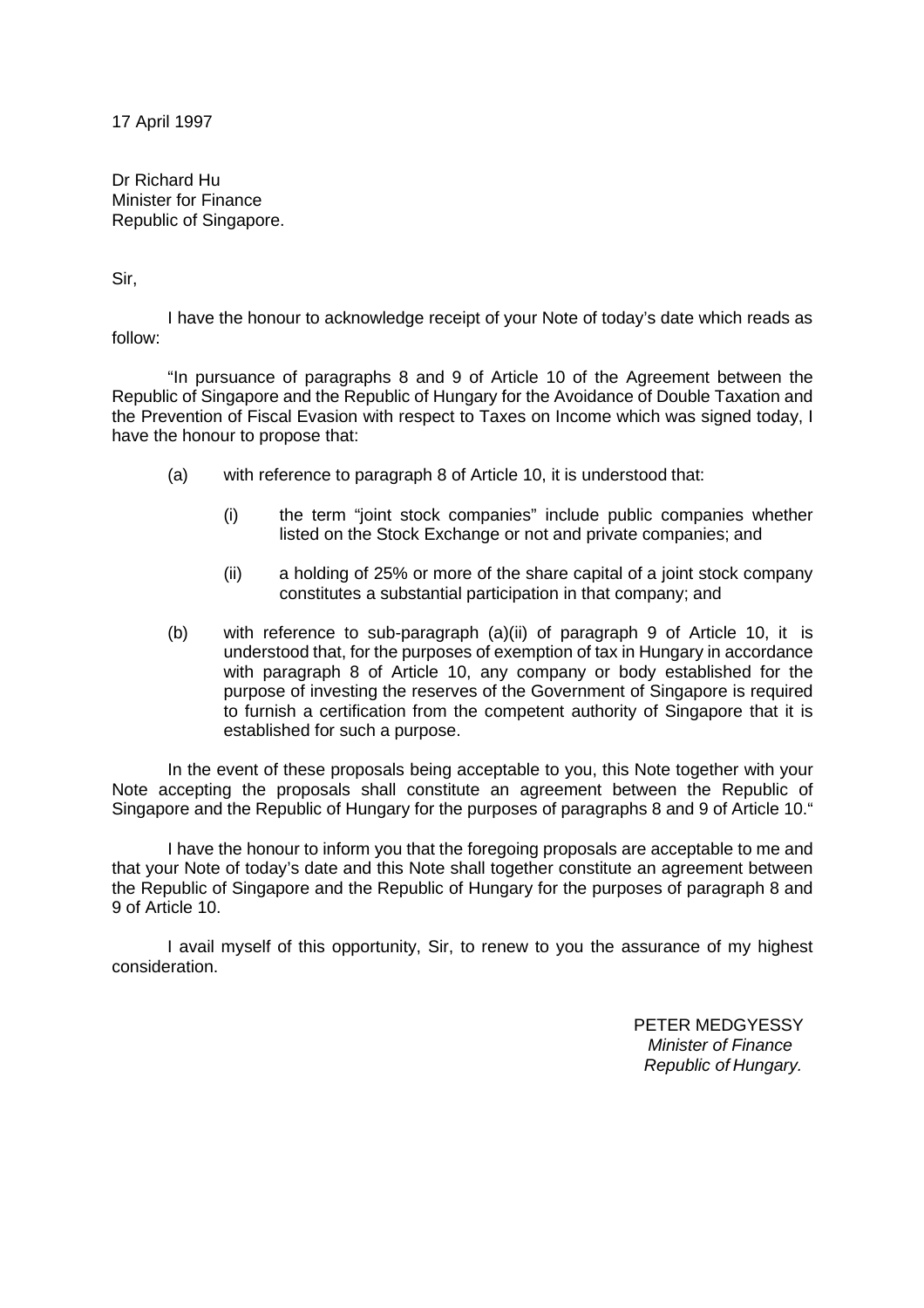# **ANNEX A**

# **Effects of the MLI on this Agreement**

#### **1. Deletion and replacement of the Preamble**

The preamble of this Agreement is deleted and replaced by the following preamble:

"The Republic of Singapore and the Republic of Hungary,

Desiring to further develop their economic relationship and to enhance their cooperation in tax matters,

Intending to eliminate double taxation with respect to the taxes covered by this Agreement without creating opportunities for non-taxation or reduced taxation through tax evasion or avoidance (including through treaty shopping arrangements aimed at obtaining reliefs provided in this Agreement for the indirect benefit of residents of third jurisdictions),

Have agreed as follows:".

#### **2. Amendment of Article 9**

Article 9 (Associated Enterprises) of this Agreement is amended —

- (a) by numbering the existing provision as paragraph 1; and
- (b) by inserting, immediately after paragraph 1, the following paragraph:

"2. Where a Contracting State includes in the profits of an enterprise of that Contracting State — and taxes accordingly — profits on which an enterprise of the other Contracting State has been charged to tax in that other Contracting State and the profits so included are profits which would have accrued to the enterprise of the first-mentioned Contracting State if the conditions made between the two enterprises had been those which would have been made between independent enterprises, then that other Contracting State shall make an appropriate adjustment to the amount of the tax charged therein on those profits. In determining such adjustment, due regard shall be had to the other provisions of this Agreement and the competent authorities of the Contracting States shall if necessary consult each other.".

#### **3. New Articles 26A to 26H (arbitration provisions)**

The following articles shall be inserted immediately after Article 26. However, the articles shall not apply to this Agreement if a Contracting State raises an objection under Article 28(2)(b) of the MLI to the reservations that had been made by the other Contracting State under Article 28(2)(a) of the MLI. Such an objection may be raised by Singapore by 24 March 2022.

#### "**ARTICLE 26A - MANDATORY BINDING ARBITRATION**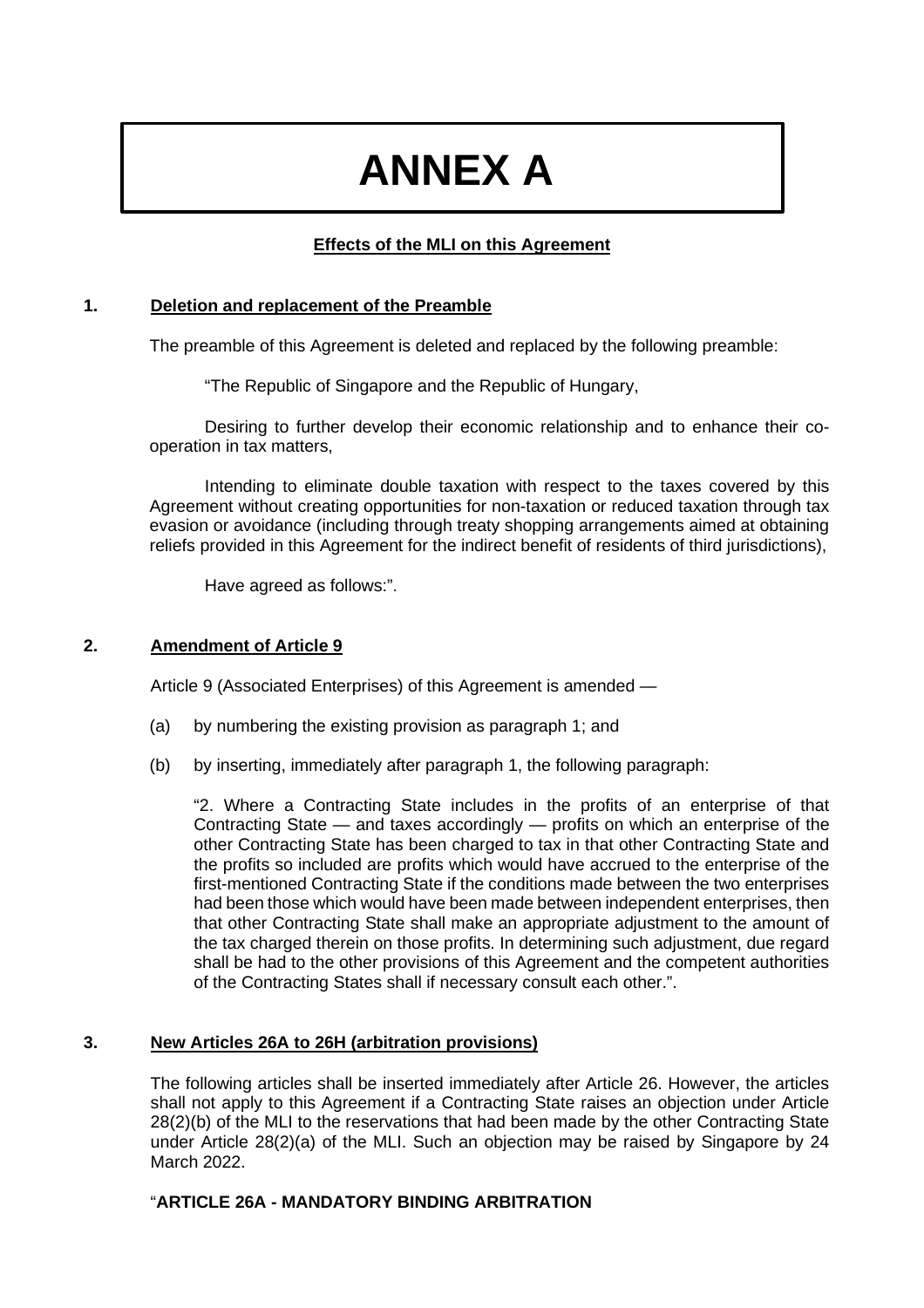- 1. Where:
	- (a) under Article 26 (Mutual Agreement Procedure), a person has presented a case to the competent authority of a Contracting State on the basis that the actions of one or both of the Contracting States have resulted for that person in taxation not in accordance with the provisions of the Agreement; and
	- (b) the competent authorities are unable to reach an agreement to resolve that case pursuant to Article 26 (Mutual Agreement Procedure) within a period of two years beginning on the start date referred to in paragraph 8 or 9, as the case may be (unless, prior to the expiration of that period the competent authorities of the Contracting States have agreed to a different time period with respect to that case and have notified the person who presented the case of such agreement),

any unresolved issues arising from the case shall, if the person so requests in writing, be submitted to arbitration in the manner described in this Article and Articles 26B to 26H, according to any rules or procedures agreed upon by the competent authorities of the Contracting States pursuant to the provisions of paragraph 10.

2. Where a competent authority has suspended the mutual agreement procedure referred to in paragraph 1 because a case with respect to one or more of the same issues is pending before court or administrative tribunal, the period provided in sub-paragraph (b) of paragraph 1 will stop running until either a final decision has been rendered by the court or administrative tribunal or the case has been suspended or withdrawn. In addition, where a person who presented a case and a competent authority have agreed to suspend the mutual agreement procedure, the period provided in sub paragraph (b) of paragraph 1 will stop running until the suspension has been lifted.

3. Where both competent authorities agree that a person directly affected by the case has failed to provide in a timely manner any additional material information requested by either competent authority after the start of the period provided in sub paragraph (b) of paragraph 1, the period provided in sub paragraph (b) of paragraph 1 shall be extended for an amount of time equal to the period beginning on the date by which the information was requested and ending on the date on which that information was provided.

- 4. (a) The arbitration decision with respect to the issues submitted to arbitration shall be implemented through the mutual agreement concerning the case referred to in paragraph 1. The arbitration decision shall be final.
	- (b) The arbitration decision shall be binding on both Contracting States except in the following cases:
		- (i) if a person directly affected by the case does not accept the mutual agreement that implements the arbitration decision. In such a case, the case shall not be eligible for any further consideration by the competent authorities. The mutual agreement that implements the arbitration decision on the case shall be considered not to be accepted by a person directly affected by the case if any person directly affected by the case does not, within 60 days after the date on which notification of the mutual agreement is sent to the person, withdraw all issues resolved in the mutual agreement implementing the arbitration decision from consideration by any court or administrative tribunal or otherwise terminate any pending court or administrative proceedings with respect to such issues in a manner consistent with that mutual agreement.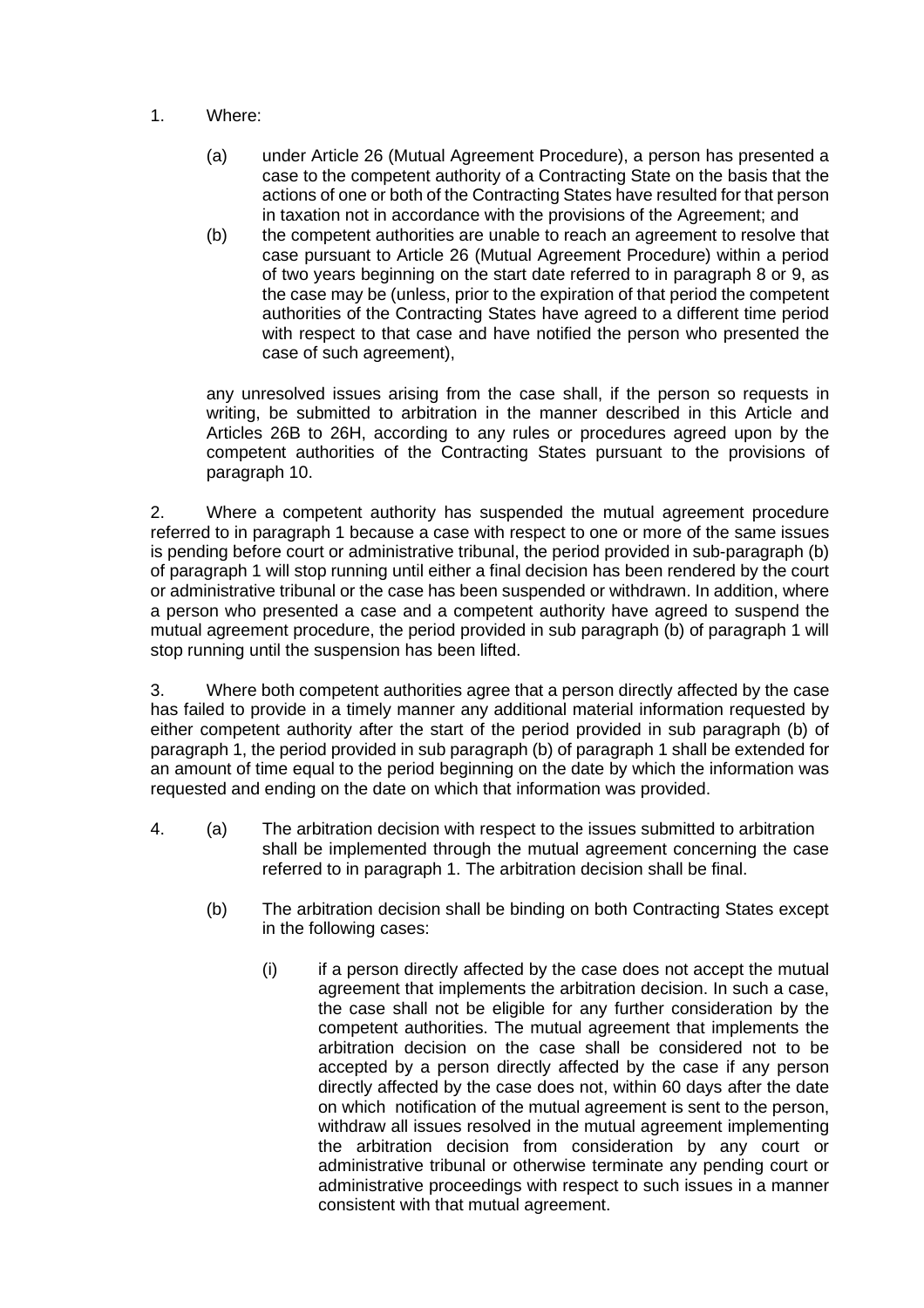- (ii) if a final decision of the courts of one of the Contracting States holds that the arbitration decision is invalid. In such a case, the request for arbitration under paragraph 1 shall be considered not to have been made, and the arbitration process shall be considered not to have taken place (except for the purposes of Articles 26C (Confidentiality of Arbitration Proceedings) and 26G (Costs of Arbitration Proceedings)). In such a case, a new request for arbitration may be made unless the competent authorities agree that such a new request should not be permitted.
- (iii) if a person directly affected by the case pursues litigation on the issues which were resolved in the mutual agreement implementing the arbitration decision in any court or administrative tribunal.

5. The competent authority that received the initial request for a mutual agreement procedure as described in sub paragraph (a) of paragraph 1 shall, within two calendar months of receiving the request:

- (a) send a notification to the person who presented the case that it has received the request; and
- (b) send a notification of that request, along with a copy of the request, to the competent authority of the other Contracting State.

6. Within three calendar months after a competent authority receives the request for a mutual agreement procedure (or a copy thereof from the competent authority of the other Contracting State) it shall either:

- (a) notify the person who has presented the case and the other competent authority that it has received the information necessary to undertake substantive consideration of the case; or
- (b) request additional information from that person for that purpose.

7. Where pursuant to sub-paragraph (b) of paragraph 6, one or both of the competent authorities have requested from the person who presented the case additional information necessary to undertake substantive consideration of the case, the competent authority that requested the additional information shall, within three calendar months of receiving the additional information from that person, notify that person and the other competent authority either:

- (a) that it has received the requested information; or
- (b) that some of the requested information is still missing.

8. Where neither competent authority has requested additional information pursuant to sub-paragraph (b) of paragraph 6, the start date referred to in paragraph 1 shall be the earlier of:

- (a) the date on which both competent authorities have notified the person who presented the case pursuant to sub paragraph (a) of paragraph 6; and
- (b) the date that is three calendar months after the notification to the competent authority of the other Contracting State pursuant to sub paragraph (b) of paragraph 5.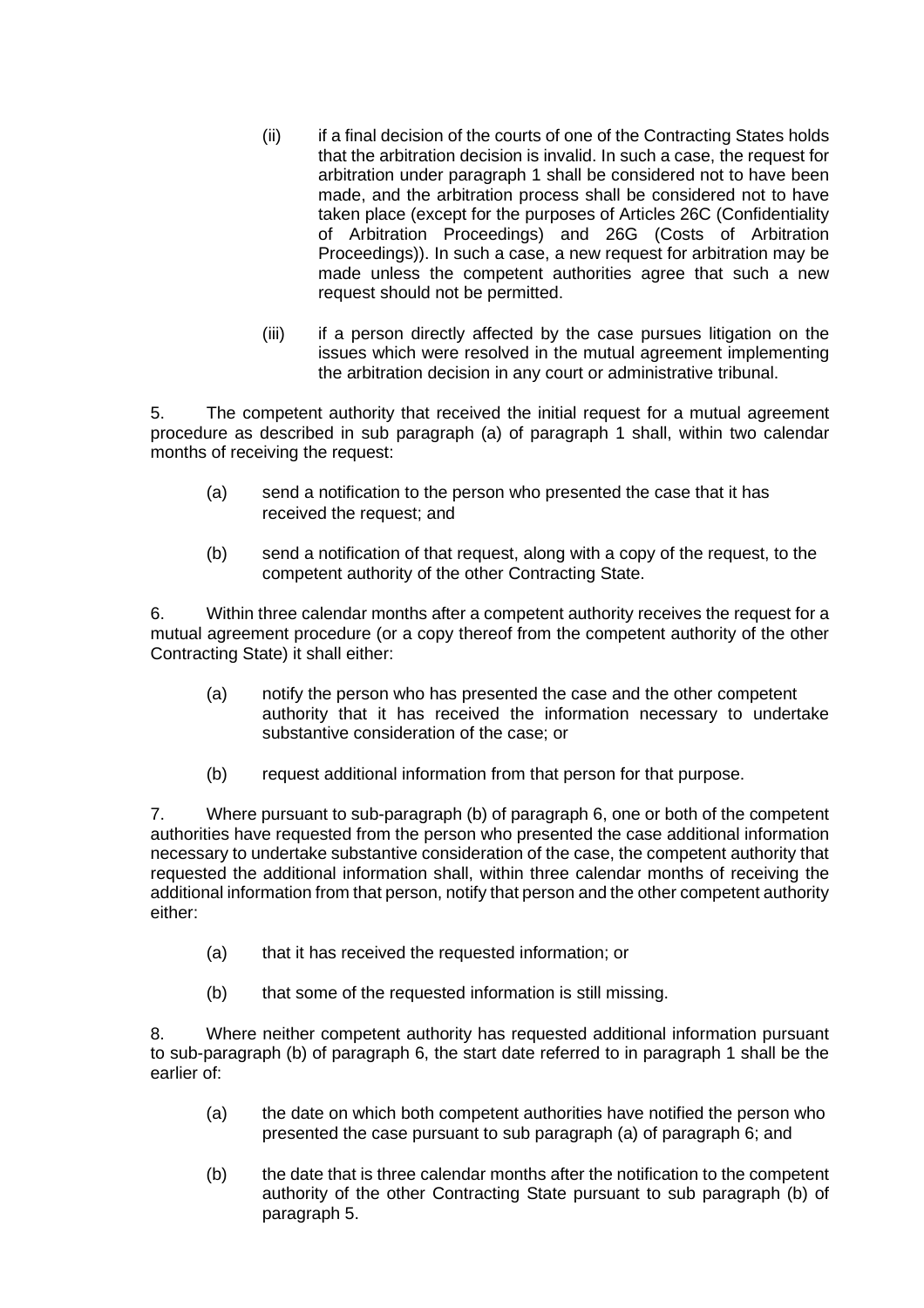9. Where additional information has been requested pursuant to sub paragraph (b) of paragraph 6, the start date referred to in paragraph 1 shall be the earlier of:

- (a) the latest date on which the competent authorities that requested additional information have notified the person who presented the case and the other competent authority pursuant to sub paragraph (a) of paragraph 7; and
- (b) the date that is three calendar months after both competent authorities have received all information requested by either competent authority from the person who presented the case.

If, however, one or both of the competent authorities send the notification referred to in sub paragraph (b) of paragraph 7, such notification shall be treated as a request for additional information under sub paragraph (b) of paragraph 6.

10. The competent authorities of the Contracting States shall by mutual agreement (pursuant to Article 26 (Mutual Agreement Procedure)) settle the mode of application of the provisions contained in this Article and Articles 26B to 26H, including the minimum information necessary for each competent authority to undertake substantive consideration of the case. Such an agreement shall be concluded before the date on which unresolved issues in a case are first eligible to be submitted to arbitration and may be modified from time to time thereafter.

- 11. Notwithstanding the preceding paragraphs of this Article:
	- (a) any unresolved issue arising from a mutual agreement procedure case otherwise within the scope of the arbitration process provided for by this Agreement shall not be submitted to arbitration, if a decision on this issue has already been rendered by a court or administrative tribunal of either Contracting State;
	- (b) if, at any time after a request for arbitration has been made and before the arbitration panel has delivered its decision to the competent authorities of the Contracting States, a decision concerning the issue is rendered by a court or administrative tribunal of one of the Contracting States, the arbitration process shall terminate.
- 12. The provisions of this Article and Articles 26B to 26H shall not apply
	- (a) to any case involving the application of Singapore's general anti-avoidance rules contained in section 33 of the Act, case law or juridical doctrines, and any subsequent provisions (as notified by Singapore to the Depositary of the Multilateral Convention to Implement Tax Treaty Related Measures to Prevent Base Erosion and Profit Shifting done at Paris on 24 November 2016 (as amended from time to time)) that replace, amend or update these anti-avoidance rules;
	- (b) to any case involving the application of any provisions of Singapore's law (including legislative provisions, case law, judicial doctrines and penalties) that are analogous to those governing the cases in sub paragraph (e), including any subsequent provisions which replace, amend or update those provisions. The competent authority of Singapore will consult with the competent authority of Hungary in order to specify any such analogous provisions which exist under Singapore law pursuant to paragraph 10;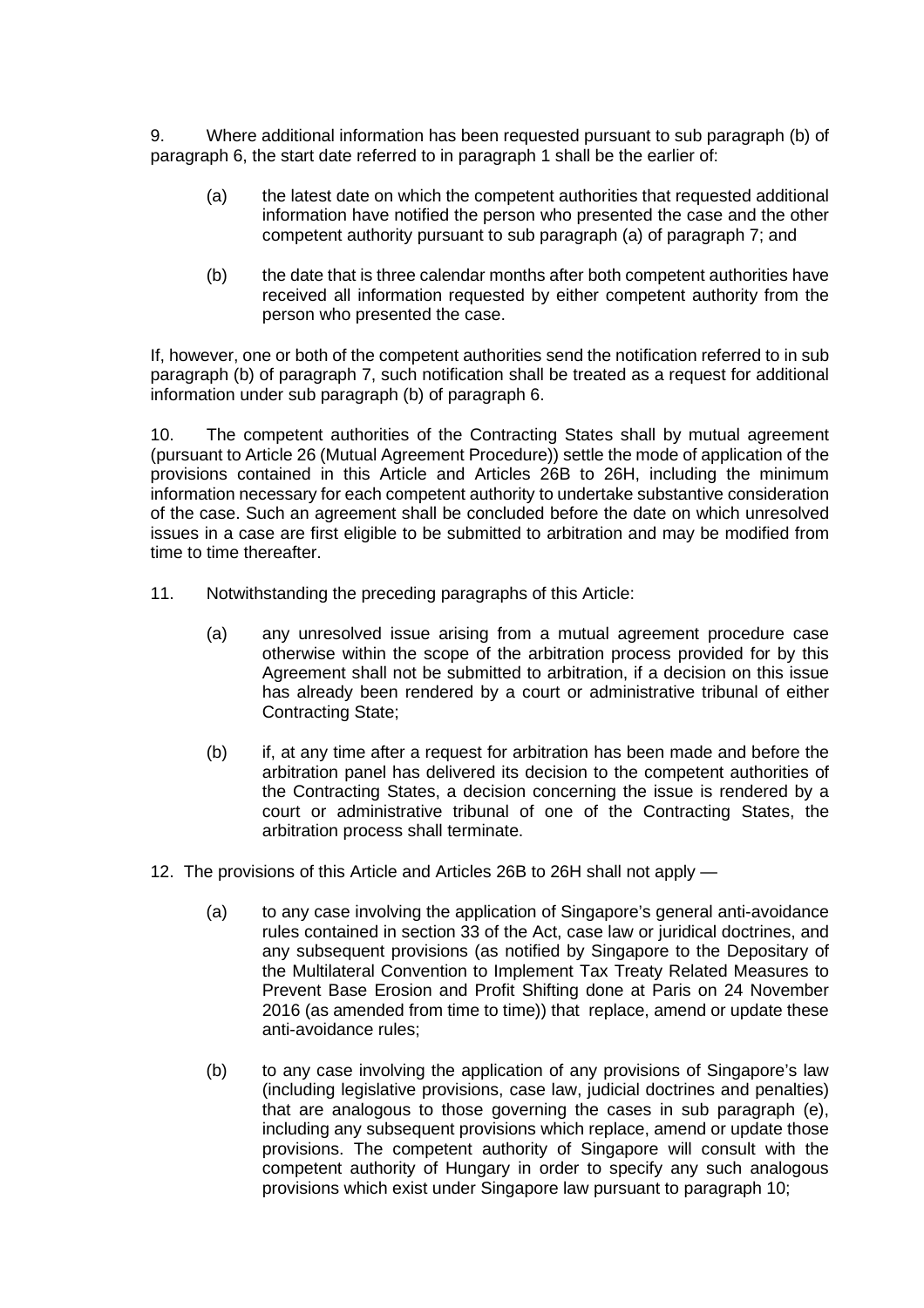- (c) to any case that falls within the scope of application of the Convention on the Elimination of Double Taxation in Connection with the Adjustment of Profits of Associated Enterprises (90/436/EEC) as amended or any subsequent regulation replacing, amending or updating these rules;
- (d) to any case that falls within the scope of application of the COUNCIL DIRECTIVE (EU) 2017/1852 of 10 October 2017 on tax dispute resolution mechanisms in the European Union or any subsequent regulation replacing, amending or updating these rules;
- $(e)$  to on a case by case basis any case where penalties were imposed in relation to the adjusted income or capital for tax fraud, wilful default and gross negligence in accordance with Hungary's domestic rules included in Section 41/J. paragraph (12) of the Act XXXVII of 2013 on Certain Rules of International Administrative Cooperation in Relation to Taxes and Other Public Duties. Any subsequent provision replacing, amending or updating these rules would also be included in this reservation. Hungary shall notify the Depositary of any such subsequent provision;
- (f) to any case which the competent authorities of both Contracting Jurisdictions agree that are not suitable for arbitration. Such agreement shall be reached before the date on which arbitration proceedings would otherwise have begun and shall be notified to the person who presented the case; or
- (g) to any case which relates to questions of dispute relating to income or capital earned in a tax year commencing before 1 January 2018.
- 13. This Article and Articles 26B to 26H
	- (a) shall have effect with respect to cases presented to the competent authority of a Contracting State under Article 26 (Mutual Agreement Procedure) on or after 1 July 2021; and
	- (b) shall apply to a case presented to the competent authority of a Contracting State under Article 26 (Mutual Agreement Procedure) prior to 1 July 2021 only to the extent that the competent authorities of both Contracting States agree that it will apply to that specific case.

#### **ARTICLE 26B - APPOINTMENT OF ARBITRATORS**

1. Except to the extent that the competent authorities of the Contracting States mutually agree on different rules, paragraphs 2 through 4 shall apply for the purposes of Articles 26A to 26H.

- 2. The following rules shall govern the appointment of the members of an arbitration panel:
	- (a) The arbitration panel shall consist of three individual members with expertise or experience in international tax matters.
	- (b) Each competent authority shall appoint one panel member within 60 days of the date of the request for arbitration under paragraph 1 of Article 26A (Mandatory Binding Arbitration). The two panel members so appointed shall, within 60 days of the latter of their appointments, appoint a third member who shall serve as Chair of the arbitration panel. The Chair shall not be a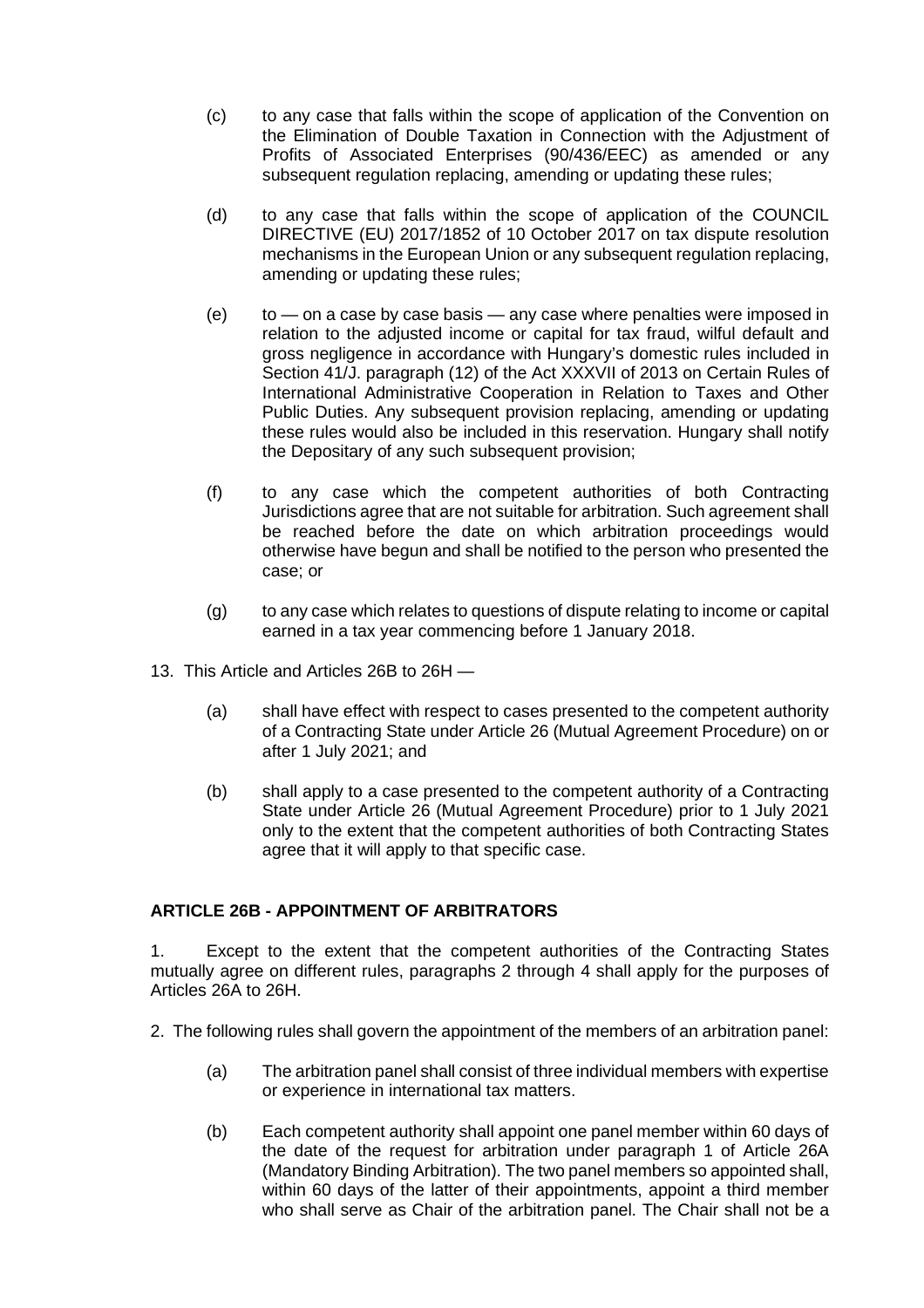national or resident of either Contracting State.

(c) Each member appointed to the arbitration panel must be impartial and independent of the competent authorities, tax administrations, and ministries of finance of the Contracting States and of all persons directly affected by the case (as well as their advisors) at the time of accepting an appointment, maintain his or her impartiality and independence throughout the proceedings, and avoid any conduct for a reasonable period of time thereafter which may damage the appearance of impartiality and independence of the arbitrators with respect to the proceedings.

3. In the event that the competent authority of a Contracting State fails to appoint a member of the arbitration panel in the manner and within the time periods specified in paragraph 2 or agreed to by the competent authorities of the Contracting States, a member shall be appointed on behalf of that competent authority by the highest ranking official of the Centre for Tax Policy and Administration of the Organisation for Economic Co-operation and Development that is not a national of either Contracting State.

4. If the two initial members of the arbitration panel fail to appoint the Chair in the manner and within the time periods specified in paragraph 2 or agreed to by the competent authorities of the Contracting States, the Chair shall be appointed by the highest ranking official of the Centre for Tax Policy and Administration of the Organisation for Economic Co-operation and Development that is not a national of either Contracting State.

#### **ARTICLE 26C - CONFIDENTIALITY OF ARBITRATION PROCEEDINGS**

1. Solely for the purposes of the application of Articles 26A to 26H and 27 and of the provisions of the domestic laws of the Contracting States related to the exchange of information, confidentiality, and administrative assistance, members of the arbitration panel and a maximum of three staff per member (and prospective arbitrators solely to the extent necessary to verify their ability to fulfil the requirements of arbitrators) shall be considered to be persons or authorities to whom information may be disclosed. Information received by the arbitration panel or prospective arbitrators and information that the competent authorities receive from the arbitration panel shall be considered information that is exchanged under Article 27 (Exchange of Information).

2. The competent authorities of the Contracting States shall ensure that members of the arbitration panel and their staff agree in writing, prior to their acting in an arbitration proceeding, to treat any information relating to the arbitration proceeding consistently with the confidentiality and nondisclosure obligations described in Article 27 (Exchange of Information) and under the applicable laws of the Contracting States.

#### **ARTICLE 26D - RESOLUTION OF A CASE PRIOR TO THE CONCLUSION OF THE ARBITRATION**

For the purposes of Articles 26 and 26A to 26H, the mutual agreement procedure, as well as the arbitration proceeding, with respect to a case shall terminate if, at any time after a request for arbitration has been made and before the arbitration panel has delivered its decision to the competent authorities of the Contracting States:

- (a) the competent authorities of the Contracting States reach a mutual agreement to resolve the case; or
- (b) the person who presented the case withdraws the request for arbitration or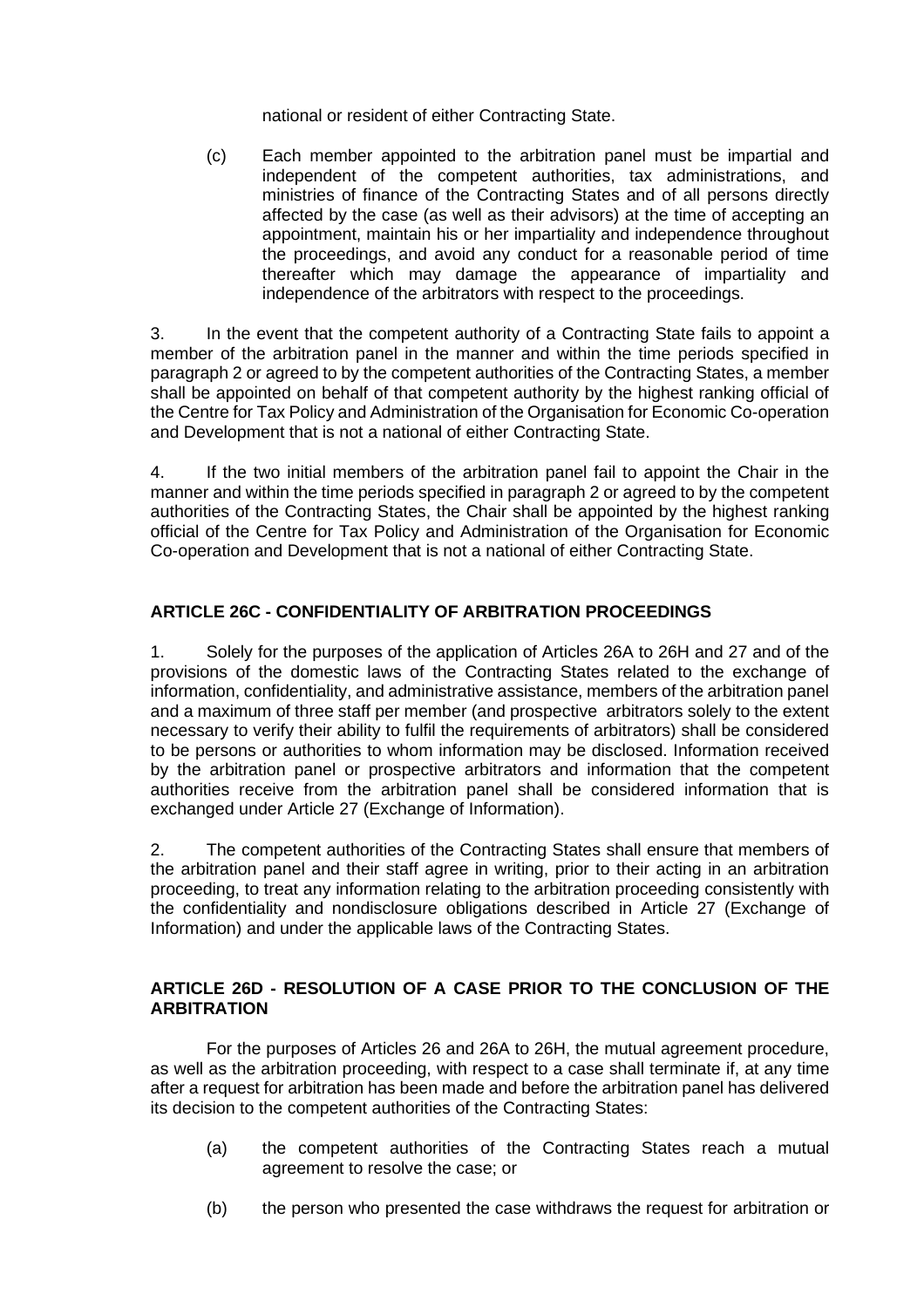the request for a mutual agreement procedure.

#### **ARTICLE 26E - TYPE OF ARBITRATION PROCESS**

1. The competent authorities of the Contracting States shall endeavour to reach agreement on the type of arbitration process that shall apply with respect to the Agreement. Until such an agreement is reached, Article 26A (Mandatory Binding Arbitration) shall not apply with respect to the Agreement.

2. Prior to the beginning of arbitration proceedings, the competent authorities of the Contracting States shall ensure that each person that presented the case and their advisors agree in writing not to disclose to any other person any information received during the course of the arbitration proceedings from either competent authority or the arbitration panel. The mutual agreement procedure under Article 26 (Mutual Agreement Procedure), as well as the arbitration proceeding under Articles 26A to 26H, with respect to the case shall terminate if, at any time after a request for arbitration has been made and before the arbitration panel has delivered its decision to the competent authorities of the Contracting States, a person that presented the case or one of that person's advisors materially breaches that agreement.

#### **ARTICLE 26F - AGREEMENT ON A DIFFERENT RESOLUTION**

Notwithstanding paragraph 4 of Article 26A (Mandatory Binding Arbitration), an arbitration decision pursuant to Articles 26A to 26H shall not be binding on the Contracting States and shall not be implemented if the competent authorities of the Contracting States agree on a different resolution of all unresolved issues within three calendar months after the arbitration decision has been delivered to them.

#### **ARTICLE 26G - COSTS OF ARBITRATION PROCEEDINGS**

In an arbitration proceeding under Articles 26A to 26H, the fees and expenses of the members of the arbitration panel, as well as any costs incurred in connection with the arbitration proceedings by the Contracting States, shall be borne by the Contracting States in a manner to be settled by mutual agreement between the competent authorities of the Contracting States. In the absence of such agreement, each Contracting State shall bear its own expenses and those of its appointed panel member. The cost of the chair of the arbitration panel and other expenses associated with the conduct of the arbitration proceedings shall be borne by the Contracting States in equal shares.

#### **ARTICLE 26H - COMPATIBILITY**

1. Any unresolved issue arising from a mutual agreement procedure case otherwise within the scope of the arbitration process provided for in this Article and Articles 26A to 26G shall not be submitted to arbitration if the issue falls within the scope of a case with respect to which an arbitration panel or similar body has previously been set up in accordance with a bilateral or multilateral convention that provides for mandatory binding arbitration of unresolved issues arising from a mutual agreement procedure case.

2. Nothing in this Article and Articles 26A to 26G shall affect the fulfilment of wider obligations with respect to the arbitration of unresolved issues arising in the context of a mutual agreement procedure resulting from other conventions to which the Contracting States are or will become parties.".